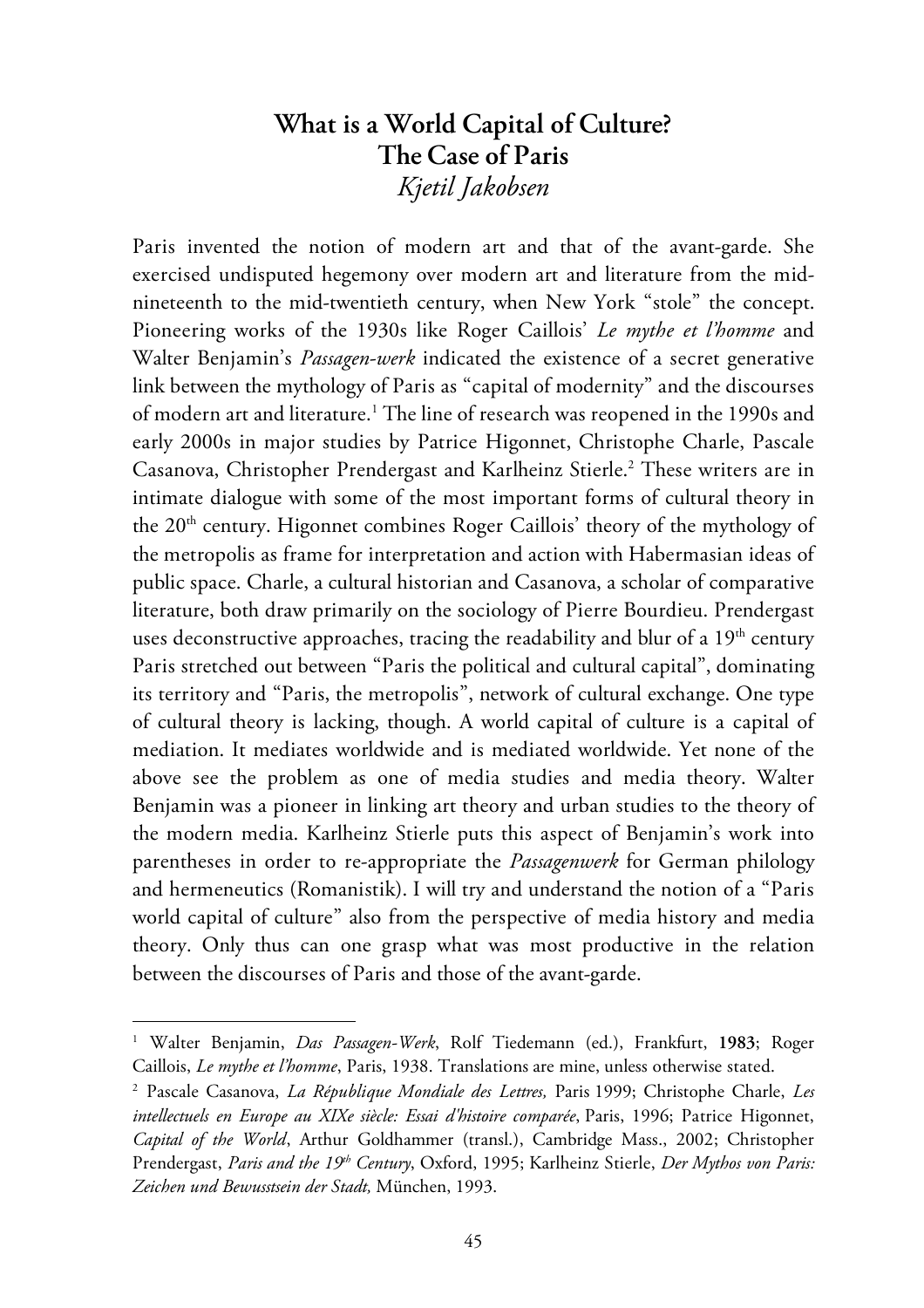## **The surrealists: Debunking bourgeois modernity**

To contemporaries, Haussmannian Paris with its broad and well ordered streets was the capital of modernity. The Parisian *exposition universelles* dazzled the world every eleven or twelve years. Paris invented the *grand magasins* and the fashion industry, and led the world in the development of advertising and the commercial press. Though utterly useless, the Eiffel-tower (1889) was long the highest building in the world and a brilliant example of engineering skill. It symbolized also Paris' claim to be "the capital of modernity". Modernity always frightens the moderns, and so did Paris. She was known in the mid  $19<sup>th</sup>$  century as "the capital of crime" and the tales of foreign travellers to the big city oscillate between fear and delight.



Illustration 1: Gustave Caillebotte, *Paris street, Rainy day*, 1877, Chicago Art Museum.

Haussmannian modernization was controversial but the scale and vision of the project inspired awe. The modernism of it is easily overlooked in an age when the city of on the Seine, has become a capital of nostalgia. The Paris of today is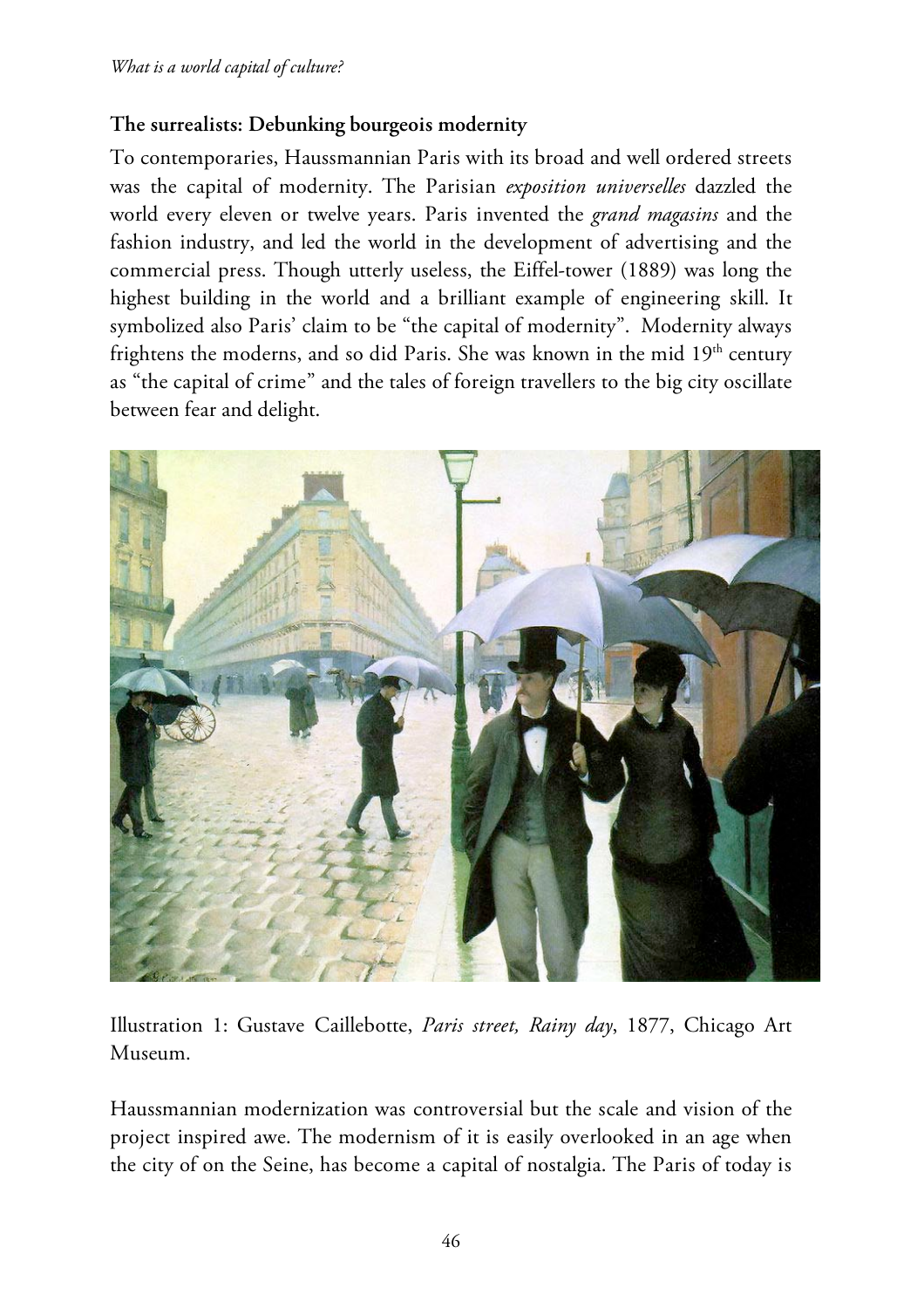still largely a creation of Napoleon 3 and his team of modernizers, notably Haussmann, the *préfet*. Yet we see it through the eyes of the impressionists whose dreamy, sensuous visions ran counter to Haussmannian modernity. In order to appreciate the clarity, functionality and readability of Hausmannian Paris one should rather, as Higonnet points out, take a look at the paintings by Gustave Caillebotte (ill. 1).

Haussman's Paris participated in a transition from representative to a functional public. It expressed power, but with infrastructure of communication rather than with monuments.The symbol of power was not the monument but the corridor of traffic, the *grand boulevard* or the railroad. The ancient city on the Seine became, in a generation, the city of light, of readability, cleanliness and fluid communication. A generation earlier, Balzac, the novelist, had dreamed of stopping the chaotic movement of the metropolis and re-establish a static catholic order. Haussmann, however, was as obsessed with movement as with legibility. His cityscape made movement and even contingency legible.

The universal exposition of 1937 and its relative failure offered the occasion to reflect upon the standing of Paris in the world.The great surrealist critic Roger Caillois published *Le mythe et l'homme* in 1938. This contained an important essay on *the mythology of Paris*. Caillois proposed a brilliant and long unfulfilled research program of investigating the relation between the city in the text and the text in the city. Caillois distinguished the mythic from the phantasmagorical. "Myth provides structure to the quotidian, helps us make sense of our everyday lives".3 Unlike the phantasmagorical, the myth is real, it organizes the way reality is perceived by restraining the field of possible representations. "There exists [...] a representation of the big city, exercising such power over the imagination that the question of whether it is exact or not is in practice never asked. Though every bit of it has been created by literature, it has entered the collective mental atmosphere, thus exercising a certain power of restraint".4 Mythologies, like the mythology of modernity or the closely related mythology of Paris are too potent to be either true or false, claimed Caillois. Created in the fictive universes of art and literature, the mythologies are at work in society, inciting to action. Paris has been the character of a thousand novels. Every man or woman who sees Paris for the first time is, knowingly or not, guided in his interpretation by the stereotypes of art. Octavio Paz explains in an autobiographic work how discovering Paris for the first time in the 1940's was for him rather a recollective process, being

<sup>3</sup> Caillois 1938, p. 149.

<sup>4</sup> *Op.cit.*, p. 156.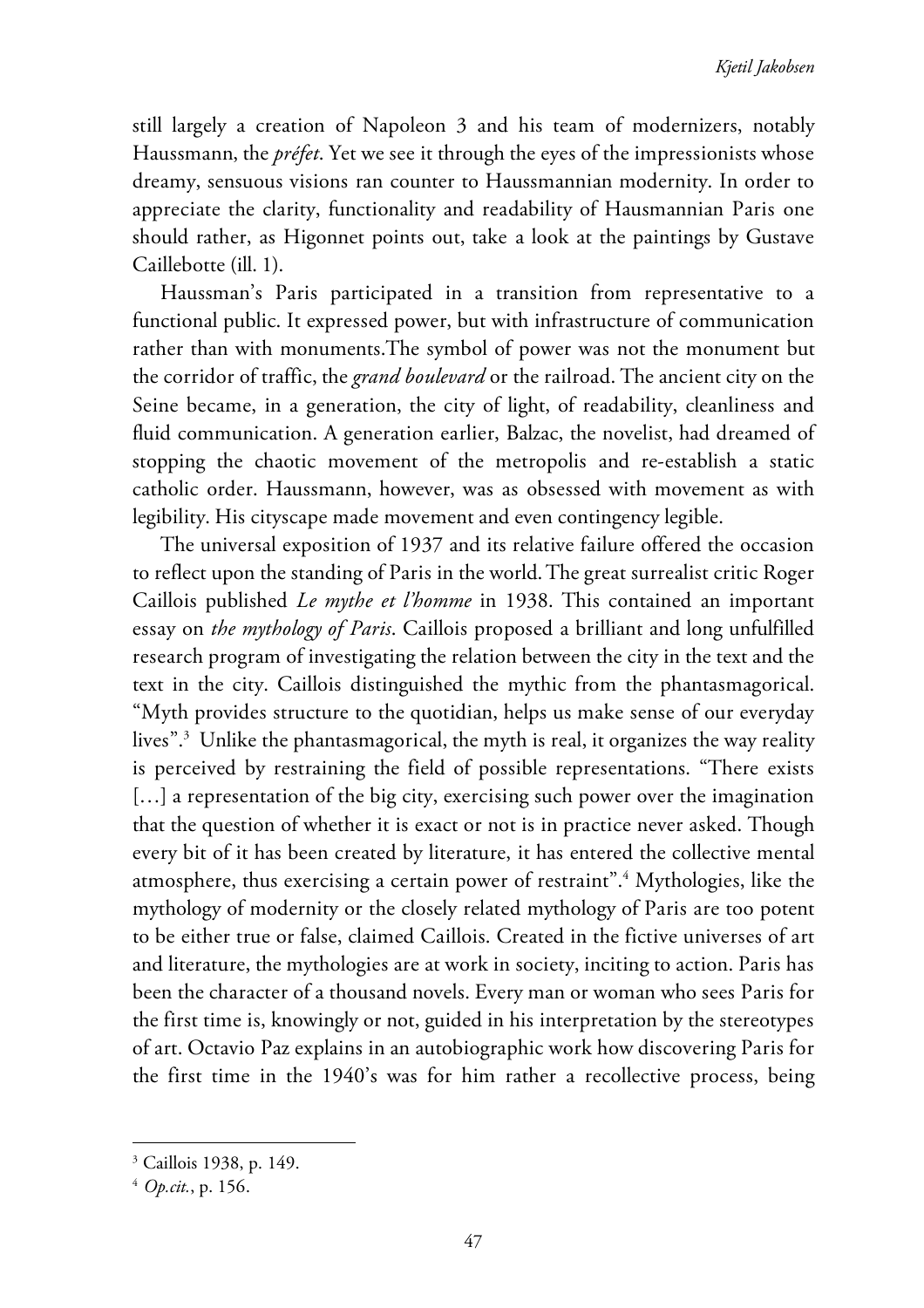confronted at every unknown corner with memories of books read and places imagined.<sup>5</sup>

Caillois' research program was a profoundly original one, promising to release the sociology of literature from the unproductive opposition of idealism versus materialism, or as we should perhaps say today, close reading versus externalism. Yet the paradoxical idea that Haussmannian Paris and modernity could be thought of as mythologies belonged to a common stock of thought in the surrealist movement. Only as the mythology of "Paris capital of modernity" was disintegrating did it become apparent that it had indeed always been a myth. In the interwar years Paris was losing its un-canniness, becoming a preferred target of family tourism, safe haven of middle class taste. The metropolis was going tame, like a captive beast. The boulevards, seven story apartment buildings and *grands magasins* of Paris were being replaced as icons of modernity by the skyscrapers of Manhattan and Chicago.

As Haussmannian civilization denaturalized, its discourse of "nature" was deconstructed. In his famous 1924 essay on the Butte au Chaumont parc. Aragon ridiculed the bourgeois sense of nature. He thus indirectly ridiculed what remains the most undisputed achievement of second empire reform; the transformation of the overcrowded and dirty city into what could be seen as an Arcadia of green parks.<sup>6</sup> Though modernist in tune and rhetoric, the surrealists indulged, at times, in nostalgia for pre-haussmannian Paris, as in the praise for the work of Atget, the photographer who documented "vieux Paris" with paradoxical scientific precision. At their best they had a sharp eye for the historicity of modernity. To the young Aragon a modern city is a successive layer of mythologies of modernity. The city is constantly changing, one materiality of desire replacing another. It is an archaeology of dreams and has become the unconscious of modern man. Aragon wrote that the metaphysics of places (lieux) had re-placed (!) the metaphysics of the gods (*dieux*): "Metaphysics of places, it is you who rock the children's cradle and people their dreams".7 Delving into the cityscape the observer founders the abysses of the soul. In another of the essays that became part of *Le paysan de Paris*, Aragon celebrates the Parisian arcades, relics of early  $19<sup>th</sup>$  century modernity condemned to demolition by city developers. A powerful image of the historical unconscious is developed. "The singular light of modernity […] rules bizarrely in the kind of covered arcades that

<sup>5</sup> Quoted in Casanova 1999, p. 48.

<sup>6</sup> By 1870 there were roughly 4500 acres of municipal parkland as against only 47 acres 20 years before. Prendergast 1995, p. 9.

<sup>7</sup> Louis Aragon, *Le paysan de Paris,* Paris, 1926, p. 19.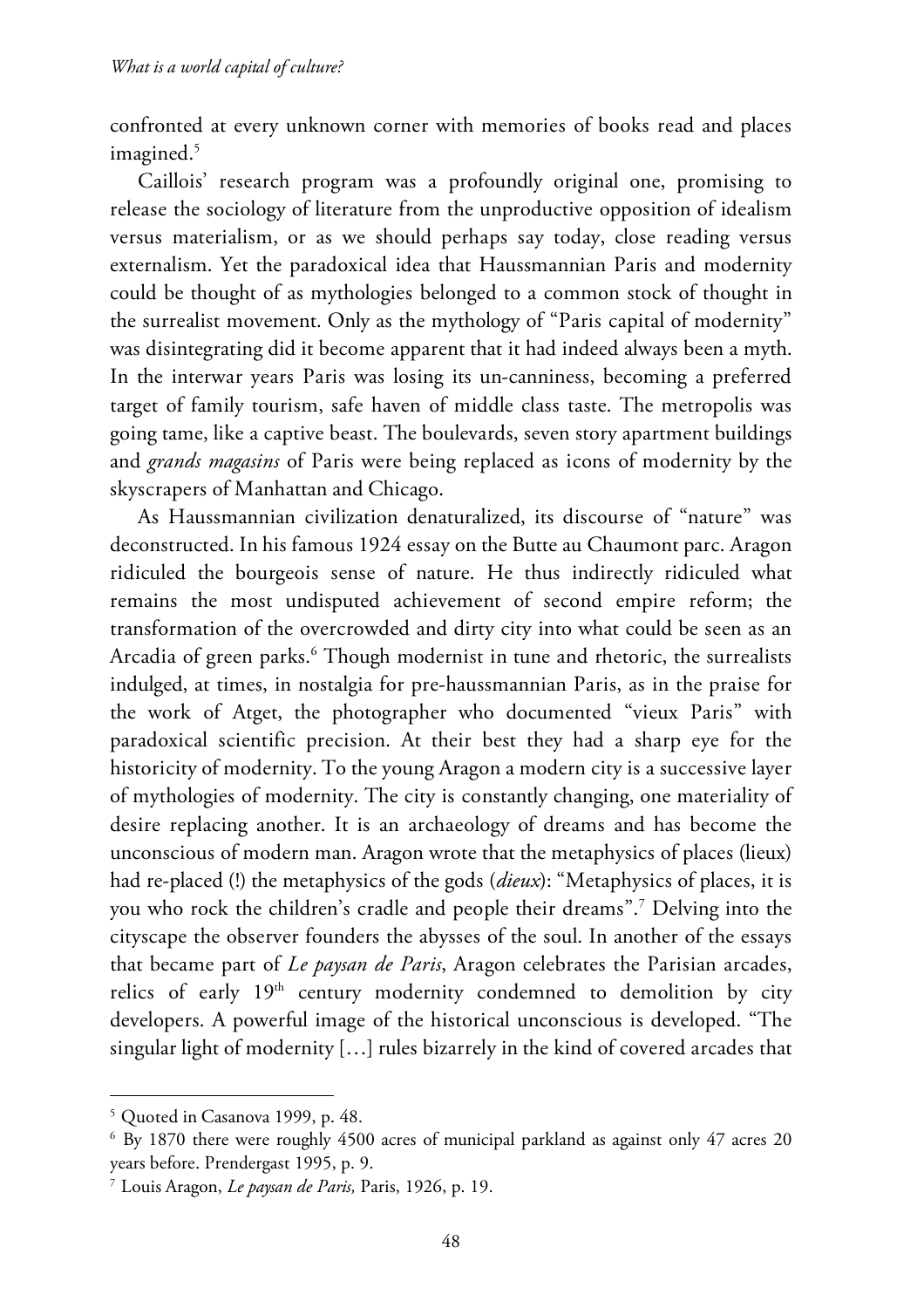abandon in Paris in the area around the *grands boulevards* and that are known, disturbingly, as *passages,* as if, in these corridors depraved of the light of day, no one is allowed to halt more than an instant".<sup>8</sup> The young writer clothes his metaphor in a lovely and mostly tacit play of language. The steel and glass arcade, known in French as *passage* is said to be ephemeral, a place where one is condemned to movement. It is a place for passengers (*passagers*) in passage. In the passages passers-by make passes at each other. The passages are favourite locations of the *maisons de passe* (sex motels, brothels). Here rationality and instrumentality turns burlesque and grotesque as relations of desire and money condense. Built to flow with time and be contemperous, the passages are now of the past (passé). They have, writes Aragon, become *human aquariums* where dreams and life forms of another époque have been artificially conserved. The passer-by of the passage has no time for reflection. Yet as the observer delves into its non visdom (pas sage), a wise land (pay sage) of the city landscape (paysage) opens up.

In the late 1930s Walter Benjamin, political refugee from Hitler's Germany, took pauses off his studies in the Biblioteque nationale in the rue Richelieu, strolling the arcades of the second *arrondisment*, taking notes for a planned work on Paris as cultural capital of the  $19<sup>th</sup>$  century. Like Caillois at the same time, Benjamin developed surrealist thought into something like a new approach to the study of culture. He explored the material indexes and psychic effects of the advent of modernity, with an eye for discontinuity in history, tracing various modernities. He took up to new consideration both the urban *flaneur* and the shock aesthetics of Charles Baudelaire, linking it to his own reflections on the mass media and the decline of the aura. In Benjamin, the surrealist theme of the historical unconscious and the dreamlife of the objects was wedded to Marxist materialism. He set out to explore the dreamlife of objects. He read the 19th century presentations of Paris as dreamtexts, seeing the metropolis as a necropolis of dead desires and forgotten wishes. In the work of Benjamin and the surrealists, Haussmannian Paris, widely considered as the quintessence of bourgeois urban rationality, was transformed, transfigured and deconstructed. Benjamin's friend Sigfried Krackauer digged out some the more bizarre and exotic aspects of this culture in his seminal study on *Offenbach's Paris*.

The surrealist deconstruction of Hausmannian modernity was once again a case of Minerva's owl flying at dusk. As Benjamin took his notes, Paris was no longer the undisputed cultural capital of the world, The age of Parisian hegemony was

<sup>8</sup> Aragon 1926, p. 21.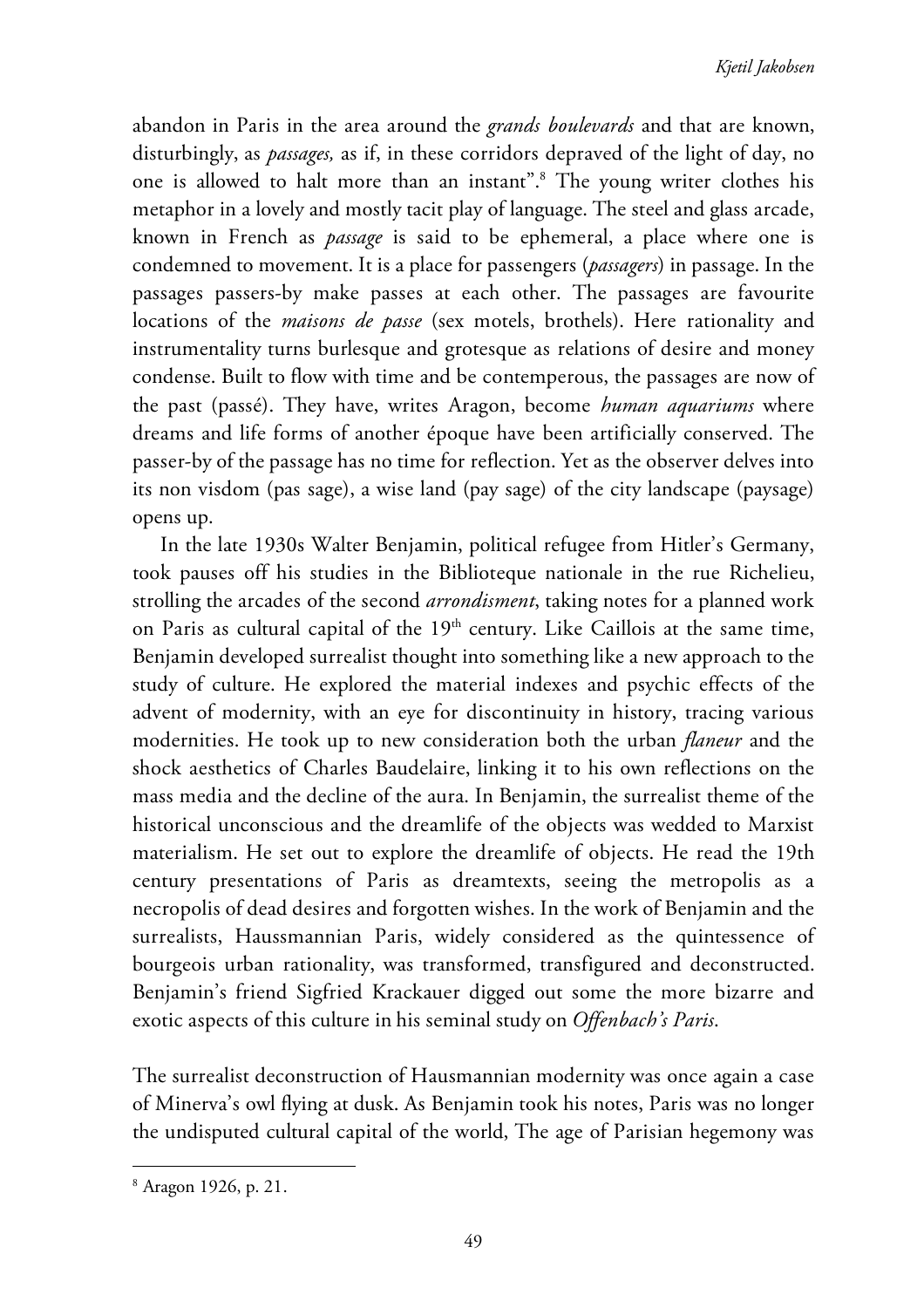ending. It ended in June 1940 with the troops of the Wehrmacht parading on the Champs Elysées.

## **Why Paris?**

 $\overline{a}$ 

At first sight it comes as no surprise that the avant-garde of art and literature were associated with the self-proclaimed capital of modernity. It was Henri de Saint-Simon, the founding philosopher of technocracy, who first used the word avant-garde in something like its modern meaning.<sup>9</sup> Saint-Simon stressed the importance of artists to industry and called for an art that praised and inspired industrial and scientific progress. Incidentally the Saint-Simonians were the major intellectual force in the modernizing program of the Second Empire. And yet the actual Parisian avant-garde was very different from the one dreamt up by Saint-Simon. The Surrealists were not the first group of experimental artists to be severely critical of Haussmannian modernity. Baudelaire makes a mockery of the dream of the eminently readable city. The symbolists of the 1880-s and 90-s despised it. And yet the mythologies of Paris and of the avant-garde are interwoven.

It should come as no surprise that Europe's largest urban conglomeration has played an important role in the production and reception of its experimental art. Kenneth Clark points out that:

The history of European art has been, to a large extent, the history of a series of centres, from each of which radiated a style […] which was metropolitan at its centre, and became more and provincial as it reached the periphery. […] It may be said that provincialism is merely a matter of distance from a centre, where standards of skill are higher and patrons more exacting.<sup>10</sup>

And yet the importance of Paris to modern art and literature is out of all proportion to its population and its economic and political importance. It is not just that most of the key avant-garde movements originated in Paris or that many of the most famous interventions took place here. What is to count as avantgarde is always a matter of perspective. The point is precisely that the power to define what was avant-garde was concentrated in Paris, owing to a position of cultural hegemony. The novels of Kafka or Faulkner might be written outside of

<sup>9</sup> Ghita Ionescu, *The political thought of Saint-Simon,* London, 1976.

<sup>&</sup>lt;sup>10</sup> Quoted in Franco Moretti, *Atlas of the European Novel*, 1800-1900, London & New York, 1998, p. 164.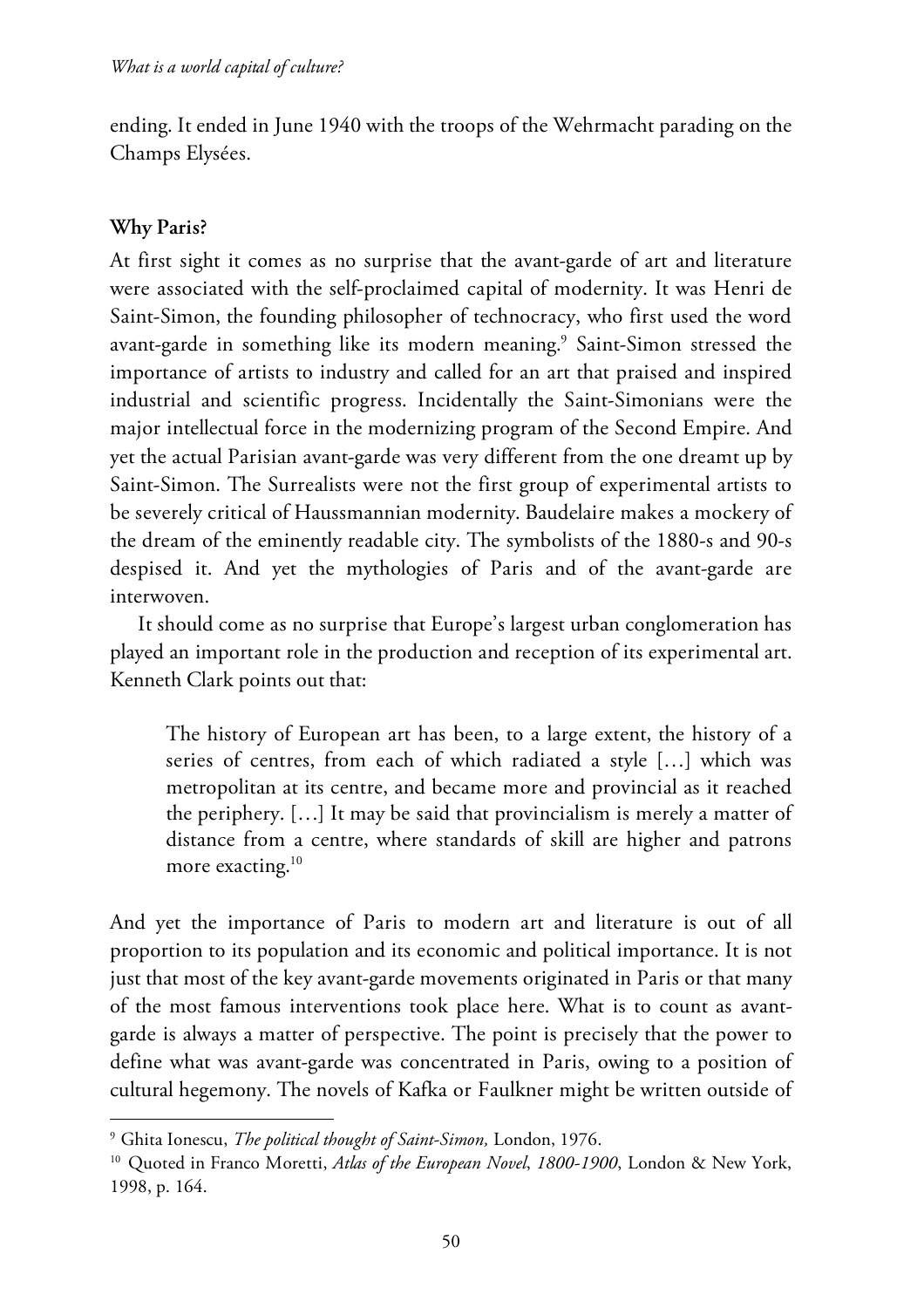Paris, but it took Parisian consecration for them to be redefined and appreciated as avant-garde. $^{11}$ 

Why did the discourse of the avant-garde emerge and flourish in Paris? The Bourdieu-school has taught us not to "short circuit" from the specialized world of art and literature to very general political and economic phenomena. Politics and economics are important to art, but only as mediated through the specific logics of the field of cultural production. The immediate context of the avantgarde was not politics, business or industry but culture and its institutions. The historian and historical sociologist Christophe Charle argues that the emergence of the avant-garde was part of a general hegemony in cultural production. To put it briefly: Paris dominated "high" culture, because she dominated culture in general, also "low" culture. Paris concentrated more newspapers and theatres, more fashion industry than Berlin, Vienna or St. Petersburg. Also there were more art dealers, editors, books, students and professors and teachers than in any other European city. The only real challenger was London. Though trailing Paris somewhat as a centre of cultural production, London in the  $19<sup>th</sup>$  century was a larger and wealthier city. Considered as a capital of arts, London suffered from two defects. Firstly the English did not translate. In the mid  $18<sup>th</sup>$  century roughly 20% of published works of fiction in England were translated, 100 years later that proportion had fallen to only  $5\%$ .<sup>12</sup> Today it stands at  $3\%$ .<sup>13</sup> In France the proportion has for centuries remained stable at about 15%. In Berlin and Vienna almost half the published works of literature in the  $19<sup>th</sup>$  century were translations. London was the undisputed cultural centre of the British empire and of the English speaking world. Yet, if we accept David Damrosch' definition of world literature as "writing that gains in translation",<sup>14</sup> then London was not a capital of world literature. It was not truly a world capital of culture as it responded only belatedly to developments beyond the language barriers. Secondly religion was much more of a factor in London. The protestant heritage added an austere feel to social life. One could amuse oneself in London, but it was not a "capital of the good life". Théophile Gautier observed that "Protestantism is as inimical to the arts as Islam, perhaps more so. Artists can only be pagans or Catholics".15 Lord Acton countered that "Culture corrupts, but French culture corrupts absolutely".16 Protestantism as practiced in England was destructive not only to

<sup>&</sup>lt;sup>11</sup> Casanova 1999.

<sup>&</sup>lt;sup>12</sup> Moretti 1998.

<sup>&</sup>lt;sup>13</sup> Casanova 1999, p. 231.

<sup>&</sup>lt;sup>14</sup> David Damrosch, *What is world literature* ? Princeton, 2003, p. 289.

<sup>&</sup>lt;sup>15</sup> Quoted in Patrice Higonnet, *Capital of the World*, Cambridge Mass., 2002, p. 241.

<sup>&</sup>lt;sup>16</sup> Quoted in Higonnet 2002, p. 341.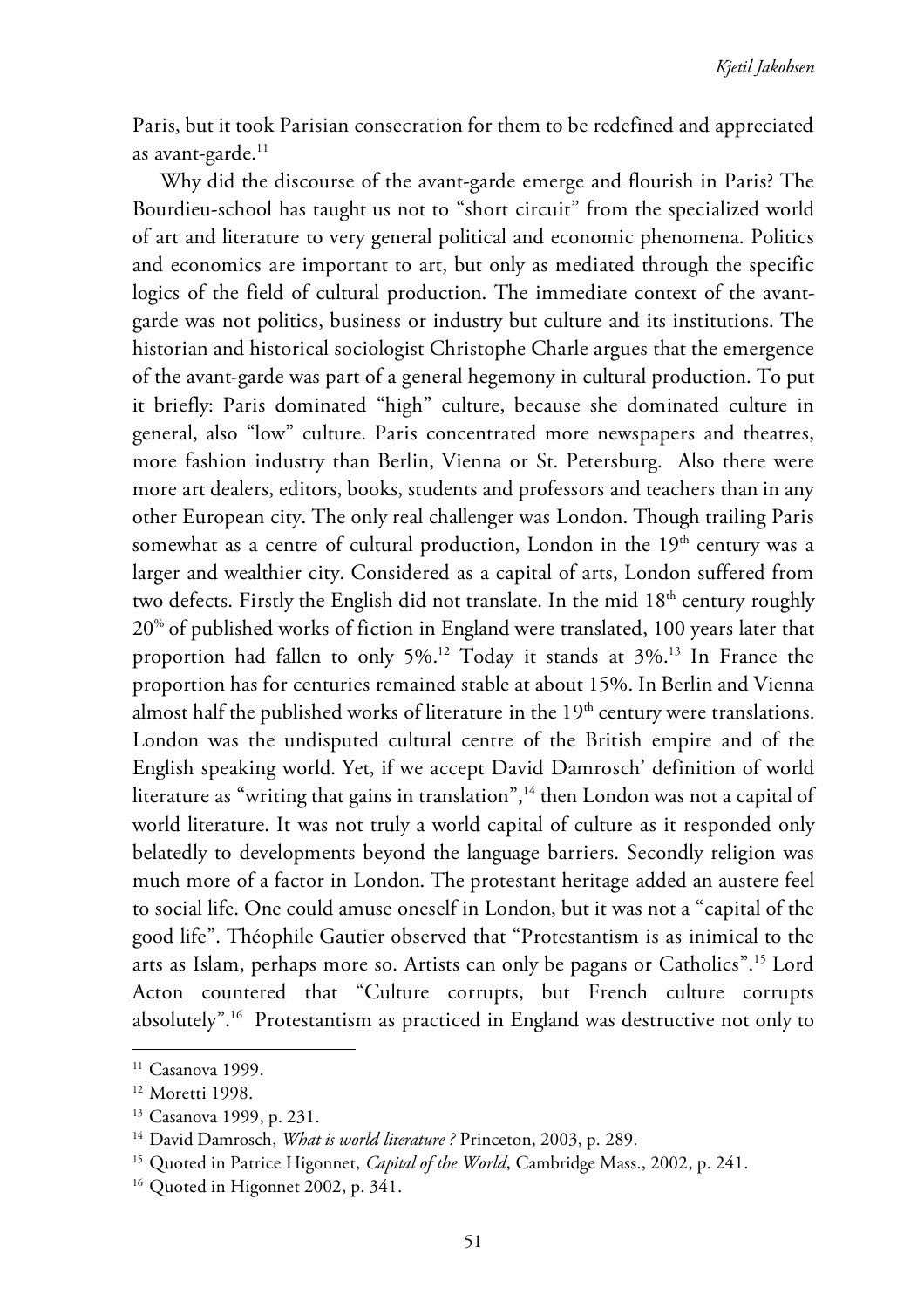experimental lifestyles but also to the freedom of artistic expression. The liberty of political expression was well developed in London, but artistic expression was poorly protected, less so, than in imperial Germany and perhaps also than in tsarist Russia. Émile Zola, a major public figure in France, was outlawed in London throughout most of his life, not for his politics but for the supposed indecency of his writings. As late as in 1889, the publisher Vizetelly was sentenced to three months imprisonment for having published a translation of Zola's *La Terre.* In the 1890's Oscar Wilde was pursued, imprisoned and driven into exile, to Paris.

#### **So what was the mythology of Paris?**

Charle may be right that the hegemony of Paris in late  $19<sup>th</sup>$  and early  $20<sup>th</sup>$  century avant-gardism stands in need of no further explanation. Paris dominated "high culture" because she dominated "low culture". Yet the predominantly quantitative approach of Charle tells us little of why the discourses of the avantgarde came out as they did. Today, when the contingency of the "Parisian" conception of modern art and literature, grows more obvious by the day, it becomes even more urgent to explain why this discourse triumphed and remained hegemonic for so long.

In order to understand the discourses of the avant-garde we need to sort out the key chronological layers of the mythology of Paris. On the most general level, the signification was "Paris = capital of modernity". This worked as a kind of self-fulfilling prophecy. As long as the world believed that Paris was the capital of modernity, she had the power to impose upon the world a series of discourses of modernity. As late as the 1970's she even had the power to proclaim the advent of "post-modernity". Paris was thus the symbolic capital of a wide range of modernities. Modernity is perhaps best defined as the power to bestow universality on that which is "now", but what is perceived as universal in one discourse may not be so in a different one. A universalized present has a story to tell about itself. Thus each "modernity" will generate a "story of modernity", of how "modernity", "the modern", "modernism", or whatever it calls itself, appeared and developed etc. I cannot here examine the nature of the notion of modernity, but will assume instead a position of second or third order observation, observing some aspects of the self-observation of Parisian modernity.

Callois and Benjamin both date the emergence of the mythology of Paris as "capital of modernity to the 1840's. They explain it by linking the industrial revolution and the rising the threat of the industrial proletariat to the emergence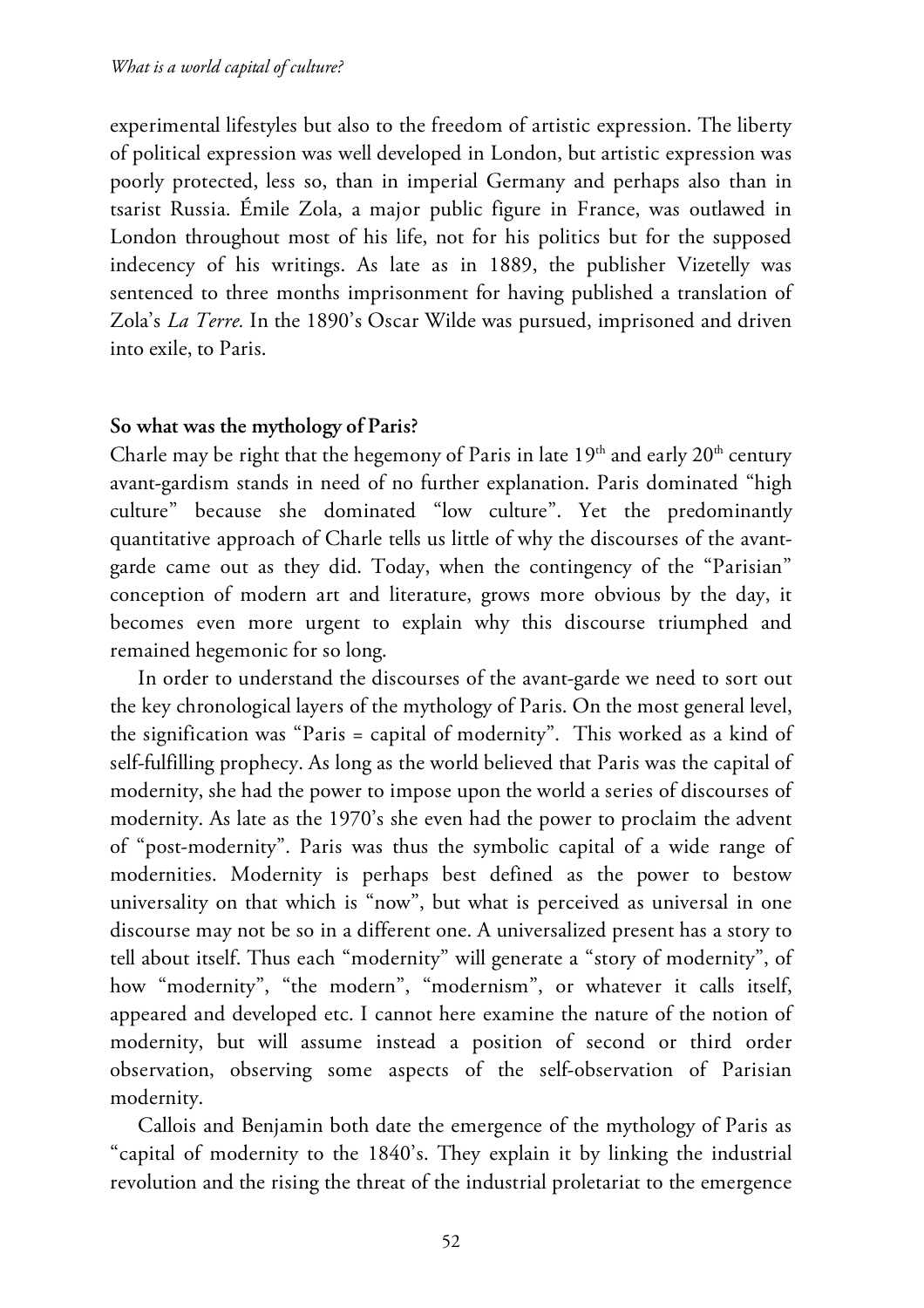of new genres of literature. Their key witness is actually Charles Baudelaire and the urban prose poem. But they throw Baudelaire's work into context by focusing on Haussmannian urban reform as well as on the mythology of Paris that emerged in popular literature from around 1840 and onwards. Caillois links the mythology of Paris to the shift from the novel of adventure in the tradition of Fenimore Cooper to the detective story in the tradition of Eugène Sue's *Mystères de Paris*. With the advent of the detective story, there is no need to travel to encounter mystery. The big city harbours another ghostly side, a night side, dark and dangerous.

> The world of sublime grandeurs and inexpiable failures, of unbroken violence and mystery, where at any moment anything is possible anywhere because the imagination has lavished upon and invested in it the most extraordinary attention – that world was no longer remote, inaccessible, and autonomous; it was the world in which everyone spends his life.<sup>17</sup>

According to Caillois the discourse of the detective story tacitly plays on bourgeois fears of the working class. He points out how Paris as text and texts of Paris wove seamlessly into one another in the popular works of Victor Hugo and Alexandre Dumas. The popular novel of the 1840s develops the modern myth of Paris as a site of adventure for the solitary hero. The most important witness to the privileged and secretive relationship between Paris and its literature is Baudelaire. Methodologically Caillois focuses on the identity between the city in the text and the text in the city. Unlike Benjamin, he fails to see, how the allegorical genius of Baudelaire actually cracked open a fissure between the city as text and the city in the text. A key effect of the allegorical imagination is that it makes felt both the signifying power of the city and the difference between the city and its literature.

Baudelaire is important because he is the obvious junction between the two sets of mythologies, Paris' and that of modern art and literature. And yet, as contemporary historians see it, the mythology of Paris originated much earlier. The Caillois/Benjamin emphasis on the rise of the industrial proletariat is symptomatic of interwar preoccupations. Higonnet and Stierle focus instead on the mid 18<sup>th</sup> century. The mythology of Paris as capital of the contemporary, originated, they claim, rather suddenly in the latter phase of enlightenment culture.

<sup>17</sup> Caillois 1938, p. 154.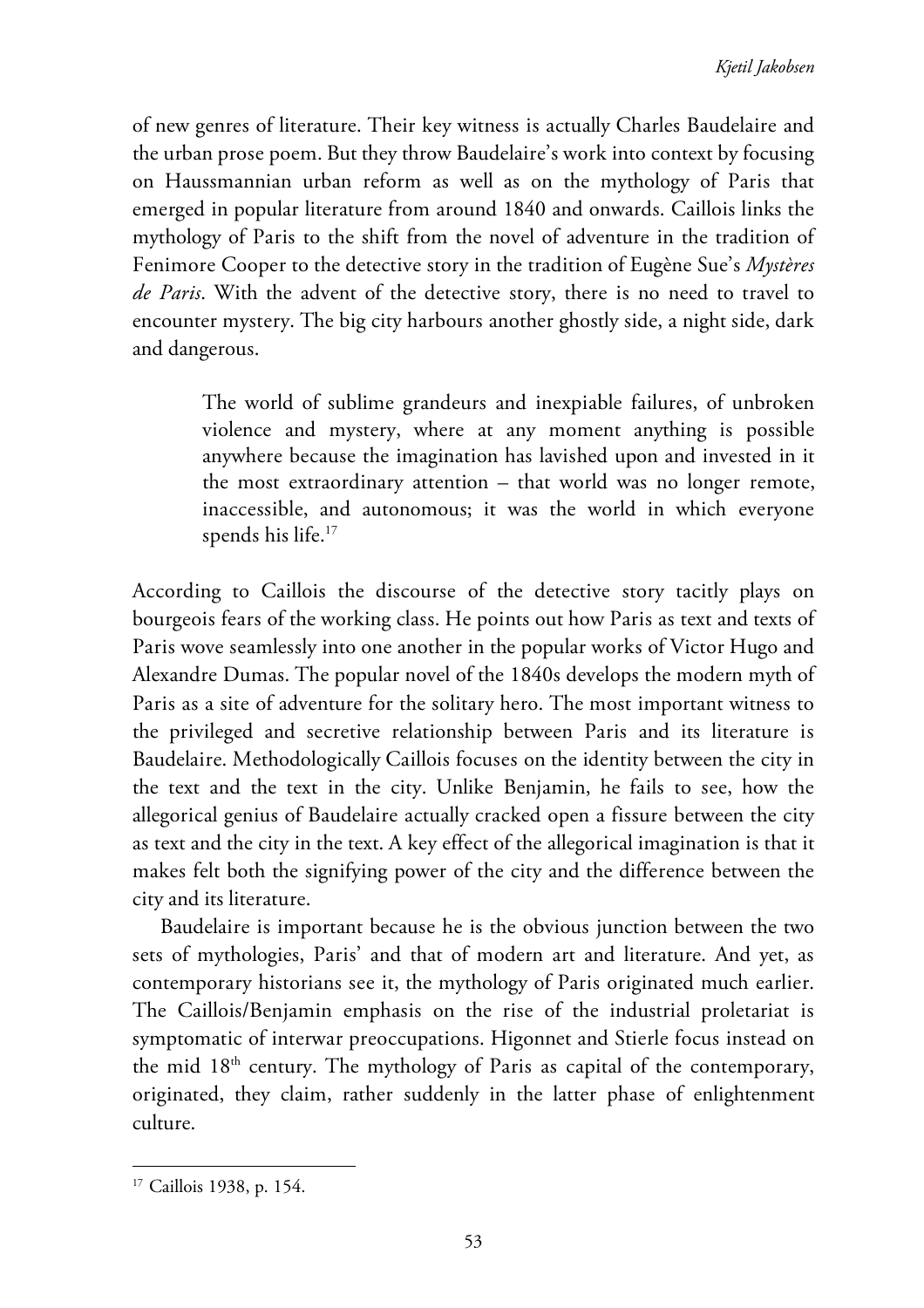#### **Capital of the republic of letters**

Paris is an old city. Numbering about 200 000 people in the  $13<sup>th</sup>$  century it was perhaps already the biggest city in Europe. La Sorbonne was the center of scholastic philosophy. Thomas Aquinas, Bonaventura and Abélard taught here. Yet for a long time Paris was not mythologized. Unlike Rome, Venice, Florence or London, the city of Paris appears only sporadically in medieval or renaissance literature and art. The medieval and early modern art and literature that has come down to us was mostly a culture of kings, lords and churchmen. Besides being a centre of scholastic learning, Paris was rather a popular place, a city of crafts and commerce. The French kings and their court of noblemen mostly avoided the smell and noise of the city. Paris thrived in her own way, disregarding of the classical ideals for urbanism, notably of the notion of the city as a well ordered micro-cosmos. In "the great century" French cultural production centred on the court at Versailles as well as the equally bucolic monastery of Port Royal. Pascal and Racine belonged to the Port Royal circle, while Molière and Lully entertained the court at Versailles. As long as the "sun king" lived, the ultra-modern splendour of Versailles easily overshadowed the ancient and populous city of Paris. Then in the middle of the eighteenth century things changed as Paris became the capital of the "republic of letters". Suddenly it was the republic of letters that set the tune, the court at Versailles hesitantly copying the fashions of the Parisian salons and cafés. The heroes of the new "republic" were the *philosophes* with their radical ideas. 59 % of the contributors to the *Encyclopédie* lived in Paris. As seen through the eyes of the philosophers, Paris become not only to Parisians or Frenchmen but to the entire European world, the preferred seat of modern life. Paris became the capital of that first selfconscious movement for meliorism and modernization; the enlightenment.

The Enlightenment took the first steps towards a new discourse of urbanism that valued the multitude, contingency and dynamics of the big commercial and industrial city, disregarding the classical urban ideals of the nobility. In the works of Rousseau, Diderot, Mercier and La Bretonne, there develops a marginal and personal regard on Paris. The notion of the city as a well ordered micro-cosmos are left behind. Paris becomes multifarious and disquieting, and is celebrated as a place for the new and the unexpected, for freedom and loneliness. What happens is not only that Paris becomes aware of itself as a major centre of cultural production. In the writings of the latter enlightenment, a new selfreflective sense of the modern becomes apparent. Modern man for the first time becomes conscious of himself as such and this consciousness expresses itself as a Parisian experience. This experience of modernity is by no means uncritical. It is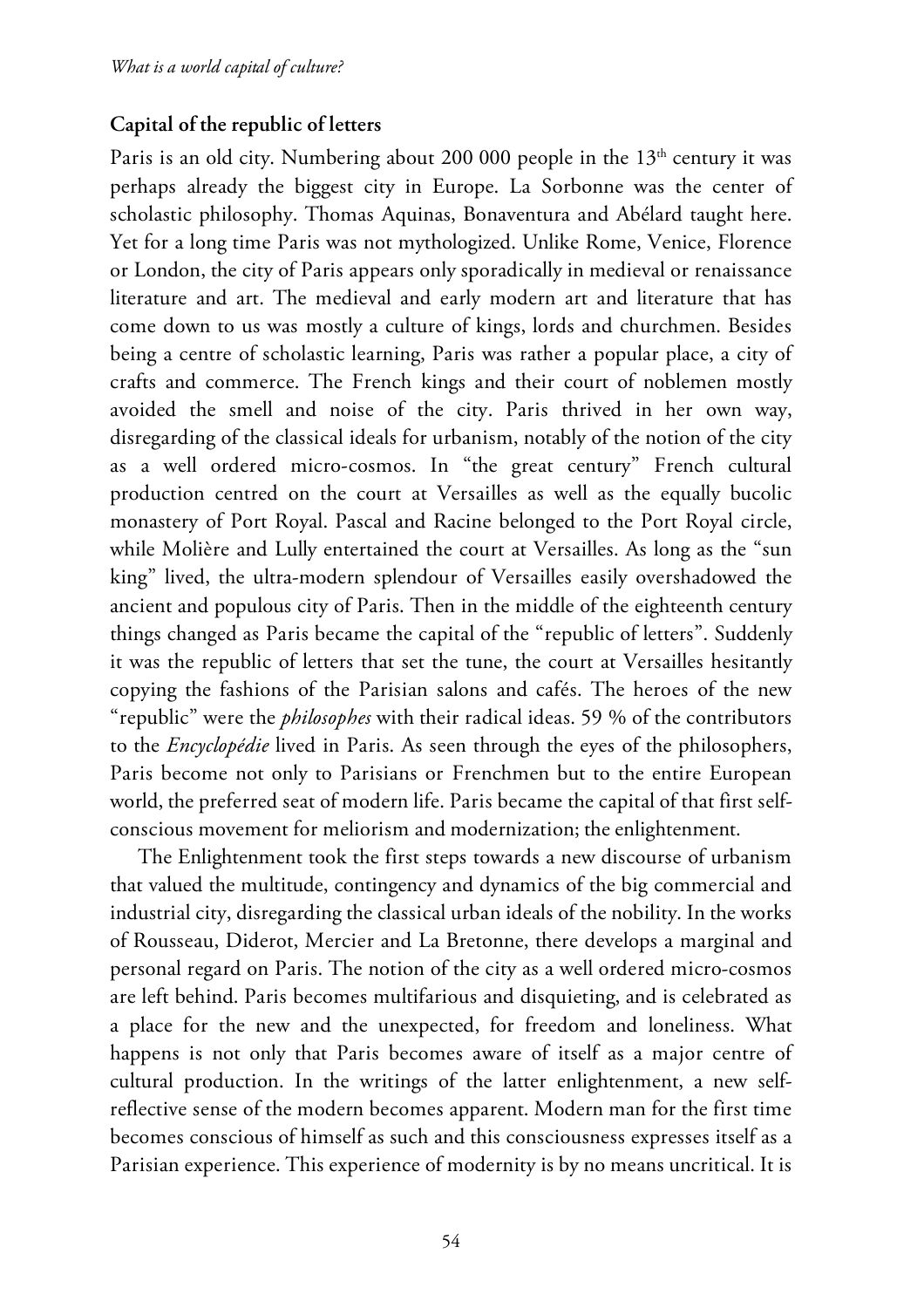modern precisely in terms of the way the writers were able to self-reflectively criticize the civilization in which they participated. Jean Jacques Rousseau is the extreme case. "The citizen of Geneva" spent most of his life in Paris, a lonesome and distrustful wanderer in the centre of the modern world, hopelessly fascinated by what he abhorred. His bitterness is expressed in Émile's famous *adieu* to the big city: "Adieu donc Paris, ville célébre, ville de bruit, de fumée et de boüe, où les femmes ne croyent plus à l'honneur ni les hommes à la vertu".<sup>18</sup> Yet, Emile's farewell to Paris is not just a rebuke; it is also a tribute to the capital of selfreflective critique. For who would want to live in a place where people are so ignorant as to trust in the virtue or honour of the opposite gender?

The sudden shift in cultural hegemony, from bucolic Versailles to urban Paris was tremendously consequential. From the moment Versailles copied Paris rather than the other way round, the downfall of the *ancien regime* was inevitable. The capital of the republic of letters would soon be the capital also of a political republic. But why did the mythology of "Paris, capital of modernity" begin with "Paris capital of the republic of letters"?

The philosophers were a group of *publishing* writers, oriented towards the book market, the first such group ever. Voltaire was the first professional writer in France, living, not of patronage but of the sales of his books. Malesherbes wrote that the "philosophes are to the people dispersed what the orators of Rome and Athens had been to the people assembled".19 The philosophers were the stars and the focal points of two major cultural institutions that developed in Paris around this time; the salon and the café. Paris became precisely a capital of letters, the site of writers, printers, editors and newspapers. In a Habermasian perspective one could say the representative public of Versailles gave way to the reasoning public of the Parisian café and salon. This assumes that the cafés and salons centred communication in a way that was similar to what the court had done. But did the printed word reflect the discussion of the "bourgeois public" of the cafés and salons. Or it was the other way around? Perhaps the cafés and the salons originated as specific *re-territorializations* of the new *de-territorialized* and decentred forms of social life brought on by the printed word.<sup>20</sup> The Parisian salons and cafés and their mythologies were certainly dominated by the printed word.

<sup>&</sup>lt;sup>18</sup> Quoted in Stierle 1993, p. 92.

<sup>&</sup>lt;sup>19</sup> Quoted in Higonnet 2002, p. 30.

<sup>&</sup>lt;sup>20</sup> On the play of re-territorialization and de-territorialization see Gilles Deleuze and Félix Guattari, *A Thousand Plateaus: Capitalism and Schizophrenia*, Brian Massumi (transl. and foreword), Minneapolis 1987.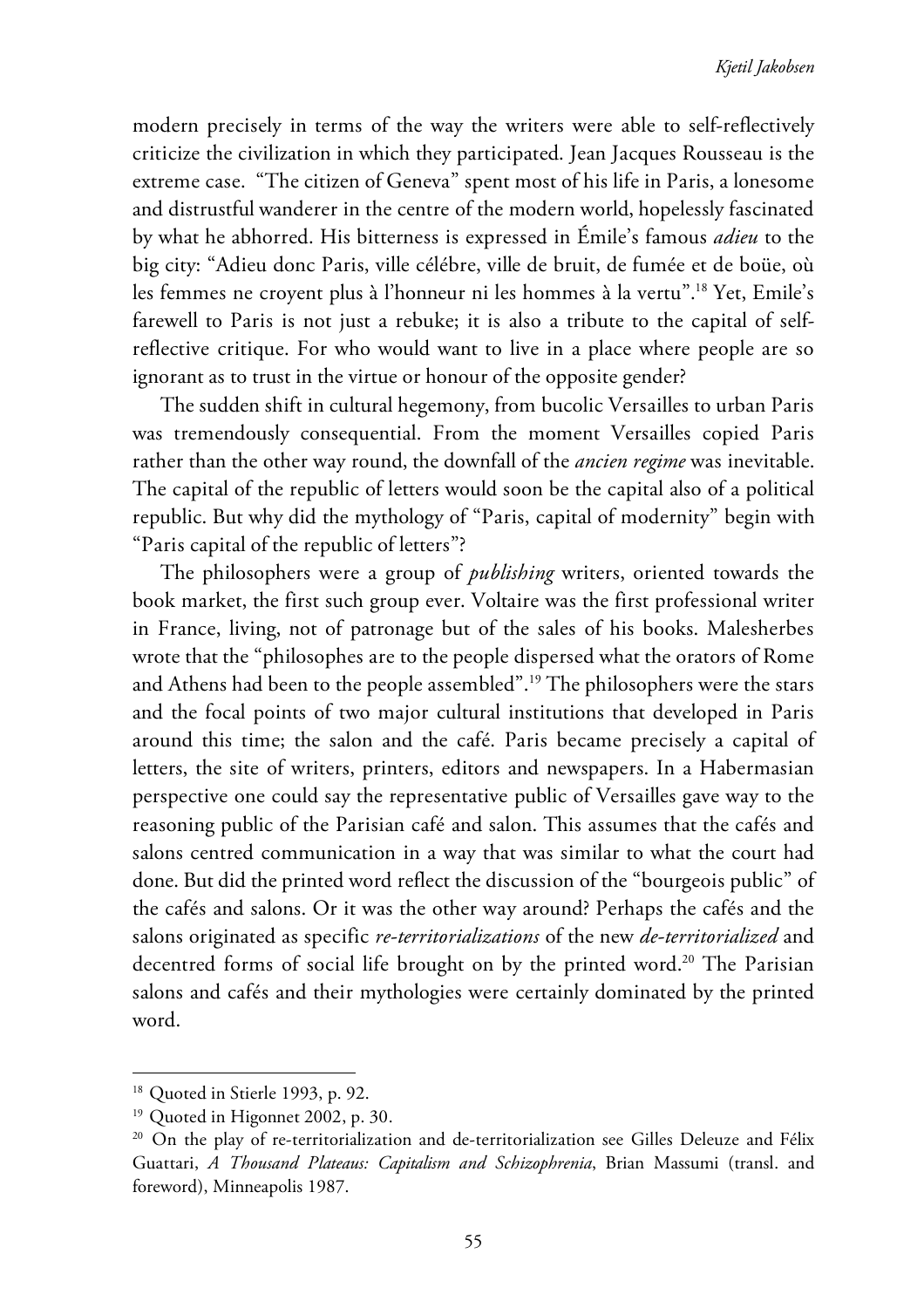$\overline{a}$ 



Illustration 2: Anicet Charles Gabriel Lemonnier, *A Reading in the Salon of Mme Geoffrin*, 1812, oil on canvas, 129 x 196 cm, Châteaux de Malmaison et Bois-Préeau.

Salons and cafés were perceived as places to write and to read, inert or aloud. Lemmonier's famous painting of Mme Geoffrin's Salon is perhaps not the best of sources by the standards of traditional historiography, having been painted a generation or two *after the facts*. But precisely because it mythologizes its subject matter, *A Reading in the Salon of Mme Geoffrin* gives us a privileged entry to the discourse of "Paris, capital of the republic of letters". We see *Les lumières* as perceived by an admiring, immediate posterity. Fontenelle, Montesquieu, Diderot, Marmontel and other figures of the Enlightenment gather round a bust of Voltaire to hear a reading of his *L'Orphelin de la Chine.* 

Neo-McLuhian social theorists like Friedrich Kittler or Niklas Luhmann stress that the social reality of modernity is a mass mediated one.<sup>21</sup> Aristocratic society was a rhetoric of the human body. Power was to be expressed in the persons present at court, in the form of interaction. In modernity people still interact of course, and interactions still *matters*. But interaction no longer encompasses social power or reality.

<sup>21</sup> Friedrich Adolf Kittler, *Aufschreibesysteme: 1800/1900*, München, 1987; Niklas Luhmann, *Social systems* [*Soziale Systeme. Grundriss einer allgemeinen Theorie*], Bednarz & Baeker (transl.), Stanford, 1995 [1984].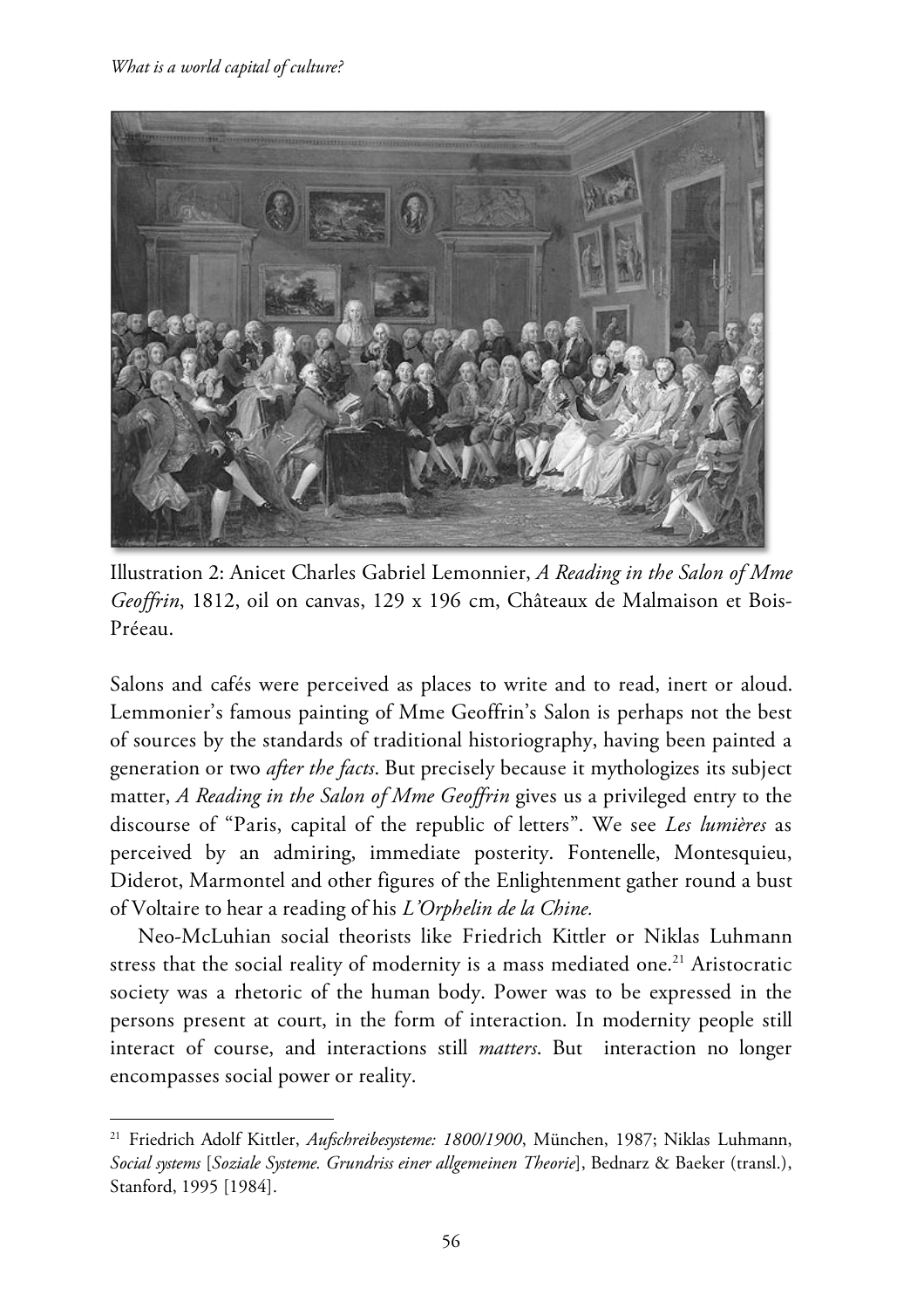The gap between interaction and society has become unbridgeably wide and deep […]. Society although, although largely existing as interaction, has become inaccessible to interaction. No interaction, however, highly placed the participants may be, can claim to be representative of society. Consequently there is no longer a "good society". The spheres of experience accessible in interaction no longer provide the societally necessary knowledge; if anything they systematically lead one astray.<sup>22</sup>

In Versailles under Louis XIV, interaction and society coincided, for the last time. The monarchy and the aristocratic class exist as concrete relations, modern society conceives of itself in the form of mass mediated communication. As Benedict Anderson has shown the *bourgeois* class of the 18<sup>th</sup> century conceived of itself through the intermediation of newspapers and novels, allowing people to see themselves as part of an *imagined community*. 23 The transition of cultural hegemony from Versailles to Paris was part and parcel of the birth of modernity. Between the  $17<sup>th</sup>$  century court and the  $18<sup>th</sup>$  century salon and café an epistemological break occurred. And yet people think place even if after its deplacing. Even disembodied communication is thought of as embodied. Deterritorializaition succeeds through re-territorialization. The de-terriorialization of the arts and the letters also involved their re-territorialization on "Paris" and a new set of institutions. One could say, in a contemporary language, that the institutions of salon and café functioned as a kind of simulacra that lend "meatspace" to what now really mattered, the "virtual reality" of letters.

#### **Mythologies of modernity**

 $\overline{a}$ 

The philosophers were resolutely pro-scientific. The revolution and Napoleonic reform anchored science in technological universities (Écoles polytéchniques) and French science took on a distinctly practical orientation. The century from the mid 18<sup>th</sup> to the mid 19<sup>th</sup>, from Lavosier to Daguerre, was the golden age of French science and technology.

The bottom line of the Paris = capital of modernity discourse was Paris = capital of reason and rationality. On the discursive marked for national mythologies the "rationalism" of the French was opposed to the "empiricism" of the English, the "pragmatism" of the Americans and the "idealism" of the

<sup>22</sup> Niklas Luhmann, *Social systems*, Stanford. Translated by Bednarz og Baeker [*Soziale Systeme. Grundriss einer allgemeinen Theorie* 1984] 1995, p. 430.

<sup>23</sup> Benedict Anderson, *Imagined Communities. Reflections on the Origin and Spread of Nationalism*, London, 1983.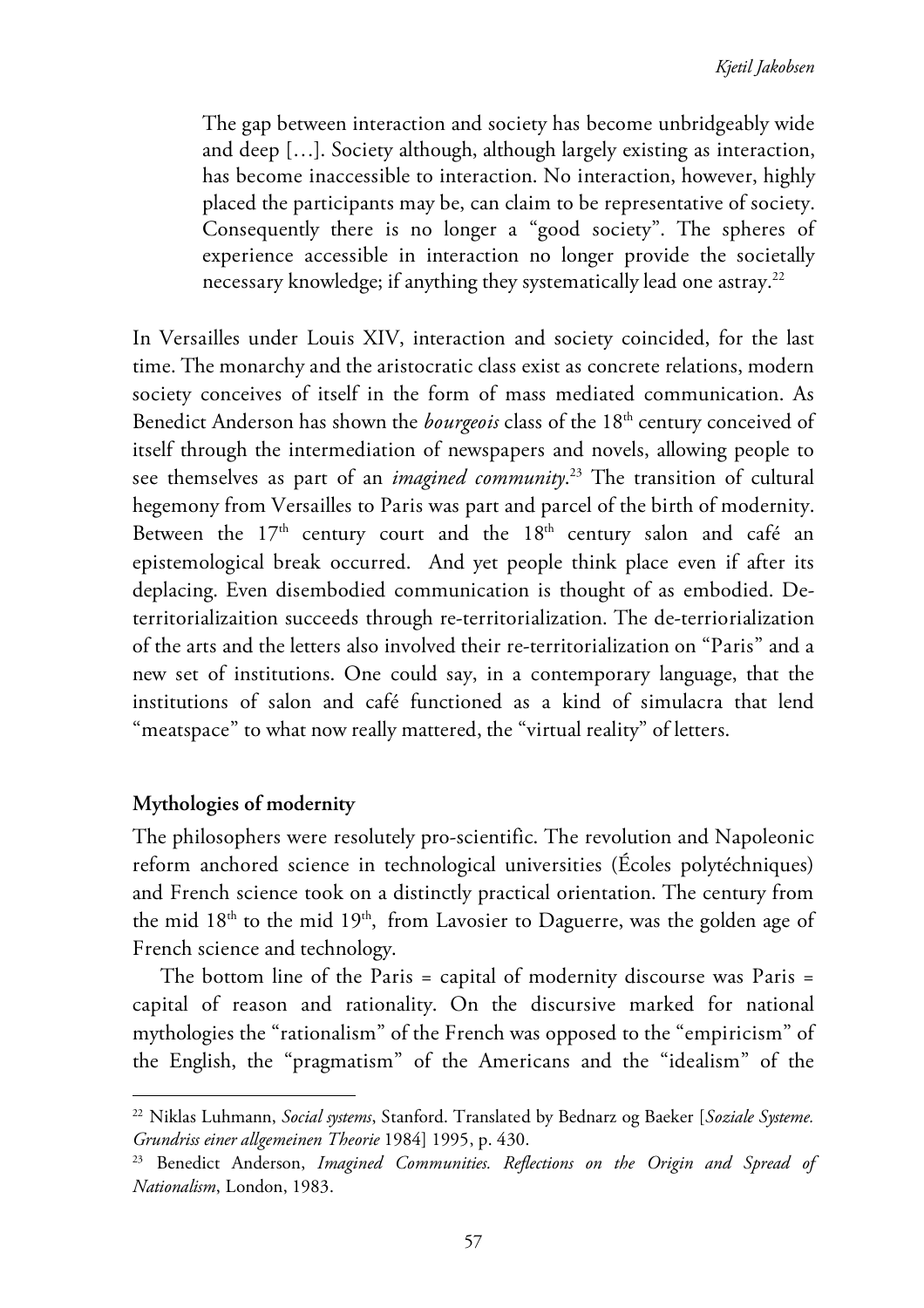Germans. The first half of the 19<sup>th</sup> century marked the rediscovery of the Réne Descartes and his canonization, in works by Victor Cousin and August Comte, as a kind of founding father of French thought. Focusing on Paris, French national identity took on a paradoxical structure, it conceived of itself as the land of rationality and universality.

The canonization of Descartes pointed at a way of reconciling faith in modern science and rationality with a new individualist self. As capital of the modern self, Paris did however generate far richer notions of the self than the Cartesian one. The individualism of the enlightenment was not opposed to civic duty, it was united to it by human reason. In the writings of Baudelaire on the "man of modernity" a new form of individualism appeared, the denatured and alienated self, bored and marginalized in the midst of triumphant modernity. The theme of alienation was, by the way, developed philosophically in the early 1840's in the "Parisian manuscripts" of the still very Hegelian Karl Marx.

The rationalism of the philosophers led via the small scale Machiavelism of Balzac's Rastignac to the hedonism of "Gay Paris", celebrated by the  $19<sup>th</sup>$  century entertainment industry. This hedonist self underwent a striking change of gender. Starting out in 1750 as capital of male rationality and individualism , Paris had by 1900 become the capital of female subjectivity and desire. The *porte monumentale* of the World exposition of 1900 was crowned by a statue of "La parisienne, described by Higonnet as "chic, emancipated, wilful, and faintly perverse, an odd mix of Sarah Bernhardt and Delacroix's Goddess of Liberty."24 Paris had become the capital of female individualism. This was for long time expressed negatively as in the rampant discourse on *la parisienne* as *debauchée* (sinful or perverted) and Paris as capital of prostitution. By the turn of century the tune had changed, and in a way that was not without connection to the discourses of the avant-garde and the *bohèmes*. The sexually liberated and independent woman achieved a paradoxical "respectability" as "muse" of artists. In the year 1900 the world hummed to Gustave Charpentiers tremendously successful opera *Louise* in which the heroine proudly proclaims "Paris ! Paris, Splendour of my desire, carry me away by the flap of a wing". Louise leaves her family to live as "reine de la bohème" in Montmartre. Paris became associated in a peculiar manner with the discourses of female desire. It became the capital of fashion, capital of beauty and – not the least – capital of romantic love. Strikingly London remained the capital of male fashion. Paris won on all other fronts as capital of pleasure. In Paris the notion "cuisine moderne" actually took hold before that of "art moderne". Massialot's *Le cuisinier royal et bourgeois* from

<sup>24</sup> Higonnet 2002, pp. 350–51.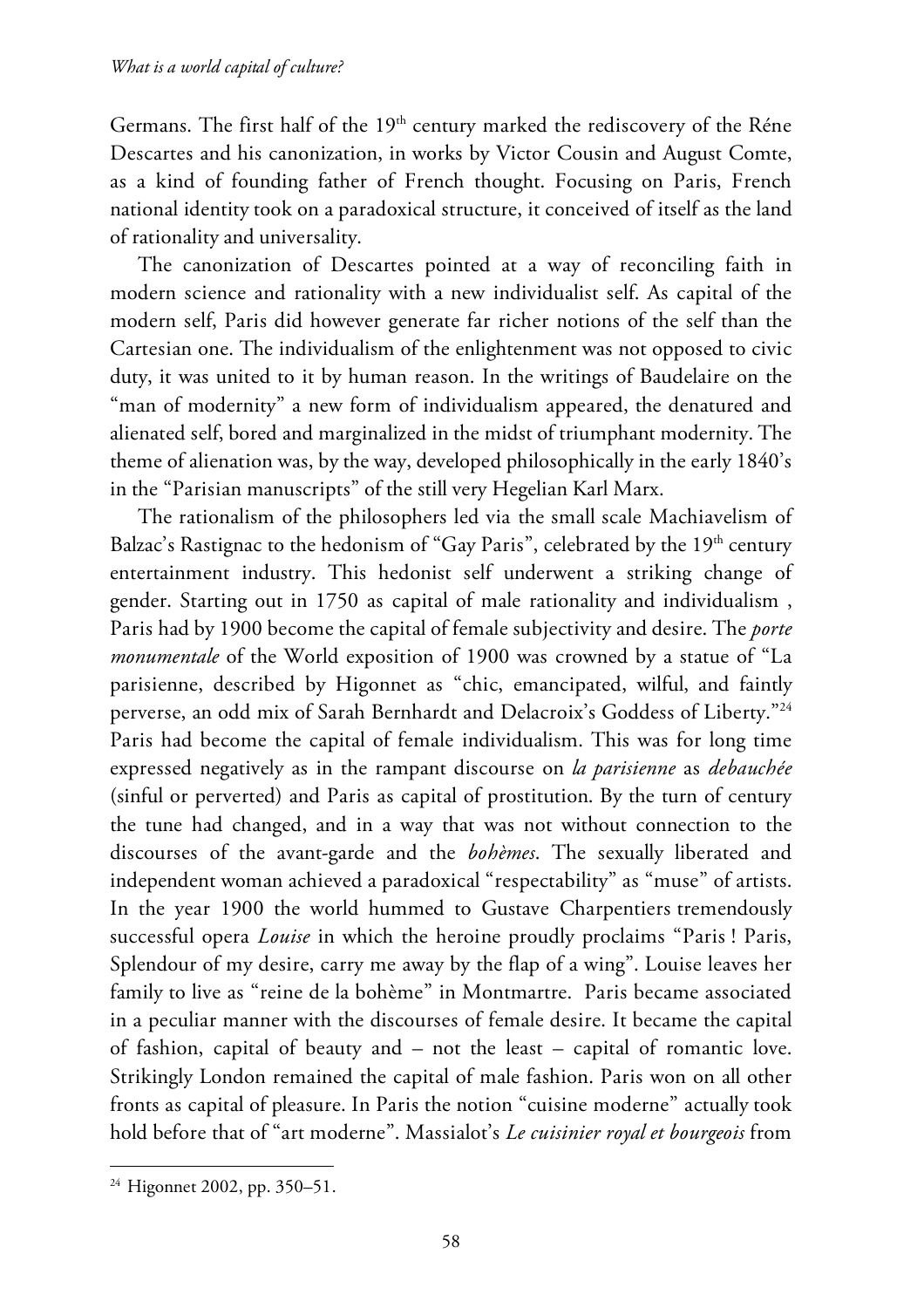1691 was republished in 1748 as *Le nouveau cuisinier royal et bourgeois, ou cuisine moderne.*<sup>25</sup>

#### **Capital of revolution**

In the first half of the 19<sup>th</sup> century French philosophers like Benjamin Constant and Victor Cousin introduced the aesthetics of Immanuel Kant, coining the slogan *L'art pour l'art* in the process.26 Starting from the discourse of l'art pour l'art Baudelaire proposed a poetics of modernity, coining the noun modernity (*la modernité)* in the process. From Baudelaire developed the discourses of avantgardism and modernism. The discourse of the Parisian avant-garde originated partly in art and literature, but it thrived best in what we would today call media discourse, in tourism and mass entertainment, precisely the forms of expression which modern art sought to distinguish itself. And yet the mythology of Paris and the discourse of the avant-garde formed for a century a discursive network of tremendous power and energy.

The mythology of Paris as capital of rationality, pleasure, fashion and novelty was at work in high art and literature as much as in the entertainment industry which disseminated it. And yet it was neither specific of nor essential to avantgarde discourses. There is no direct line from high to low, even though the Parisian cultural industry constituted, a set of cultural resources which the avantgarde could deturn to its purposes. But one strain in the popular myth of Paris had direct implications for avant-garde discourse: Paris capital of revolution. This goes back to 1789, but of course in 1789 nobody knew that they were participating in "the great French revolution". The discourse of revolution sprang forth in the 19th century especially in connection with the relatively undramatic regime change of 1830. Like countless governments since, that of Louis Phillippe attempted to conciliate the nation around an inclusive revolutionary mythology. The "place de la révolution" where Louis VIX had been guillotined in 1793-94 was renamed "Place de la concord".

<sup>25</sup> Higonnet 2002, p. 295.

<sup>&</sup>lt;sup>26</sup> In his diary for February the 11th 1804 Constant noted: "L'art pour l'art, et sans but; tout but dénature l'art. Mais l'art atteint au but qu'il n'a pas", after Ruff, in Charles Baudelaire, *Œuvres complètes,* Paris*,* 1968, p. 11. In his *Cours* of 1818, Victor Cousin proclaimed : "Il faut de la religion pour la religion, de la morale pour la morale, de l'art pour l'art". Jean-Paul Sartre, *L'Idiot de la famille* II, Paris, 1988 [1971], p. 1491.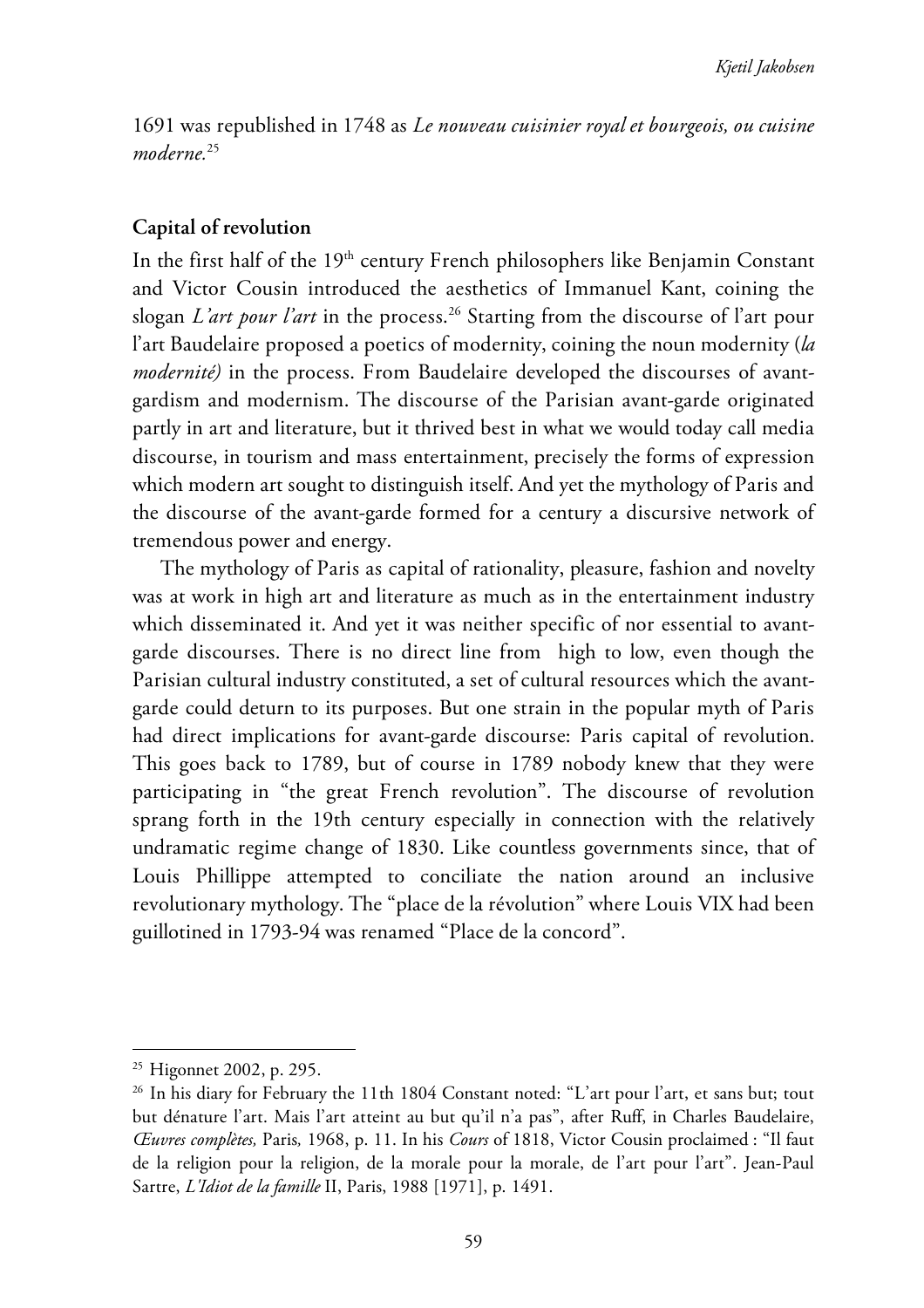



The notion of revolution is a structuring one in the discourse of modern art and the avant-garde which developed in late  $19<sup>th</sup>$  century Paris. Every artist or generation of artist is expected to "revolutionalize" the field. "Revolution" is the modern mythology *par excellence,* it is real through and through, inciting men and women to dramatic action. The revolution of 1789, crystallized into mythology by July monarchy artists like Hugo and Delacroix, provided the model for the people's spring of 1848 as well as for the commune of 1870–71 and for the great political turnovers of the  $20<sup>th</sup>$  century. "Revolution" is a fabulous instant of the interplay of de- and re-territorialization. As "world capital of revolution" the city of Paris is present in every political discourse anywhere in the world. In Delacroix's painting the Parisian communard, fighting on the *pavés* of the ancient city, is the avant-garde of progress. The humble communard, assisted by romantic art and the ideas of the enlightenment, is set to liberate all humanity.

Parisian revolutions always remediate the city's past. *Liberty Leading the People* marries revolutionary fervour to the timeless wisdom and beauty of the Notre Dame cathedral (far right in the painting). As the city of revolution, Paris is a site of creativity and discontinuity but also of remembrance. This resembles closely the structure of modern art discourse where the artist is supposed to effect a kind of *creatio ex nihilo* while in reality working within a rather narrow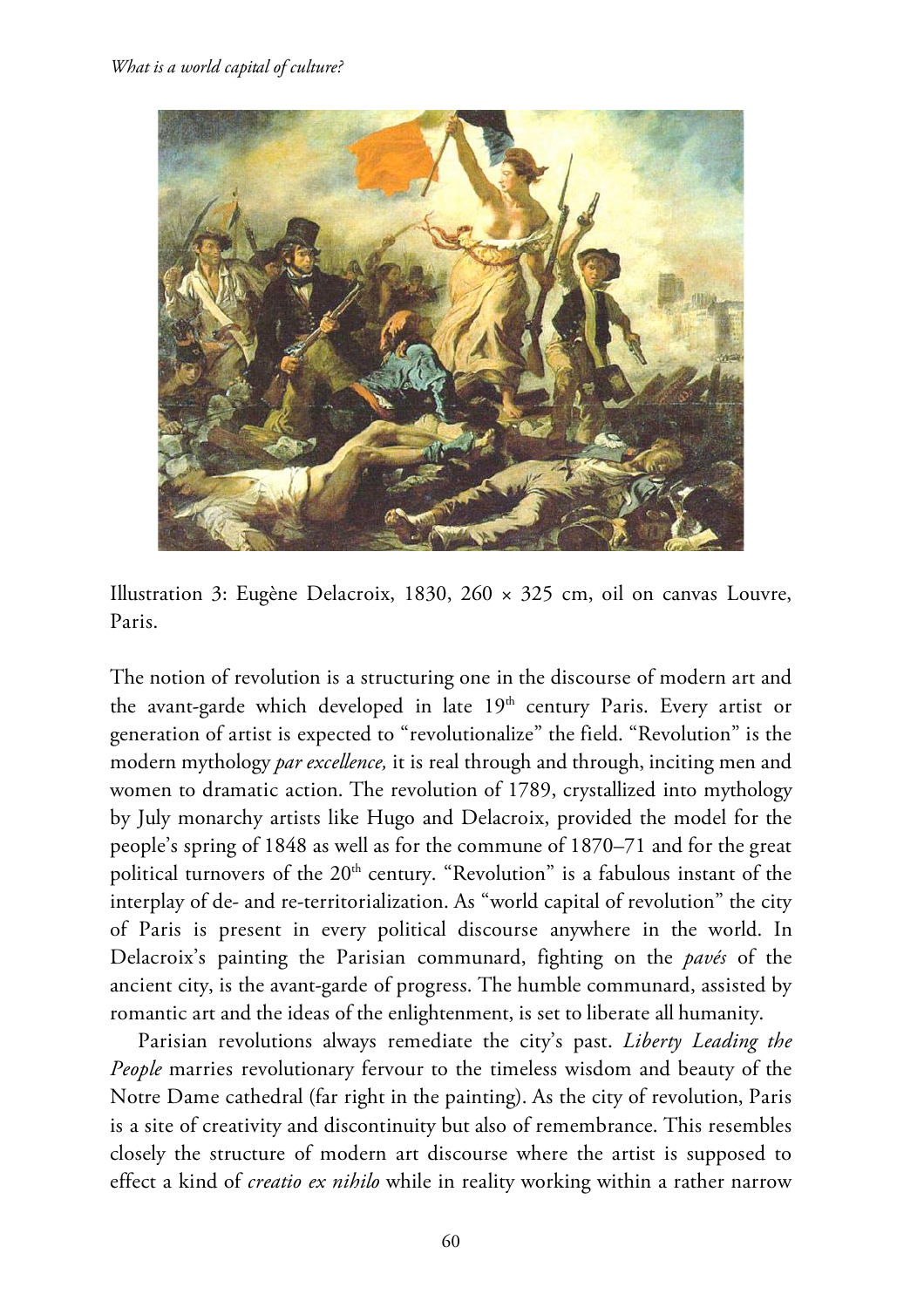space of possibilities, a space defined by what his predecessors have done and by the hegemonic narratives of the field, narratives that define what is the *status quo*  which is expected to be overturned. It is instructive to compare the structuring role of "revolution" in modern art to that of "terrorism" in media discourse.<sup>27</sup> According to Luhmann media discourse is structured to encourage forgetfulness so that ever new information may take the scene. Info/non-info/unmarked space (the cognitive code which organizes "the reality of the mass media") has a singular relationship to time. What is true or right or profitable today may very well be so tomorrow as well. But what is info today is invariably non-info tomorrow. Media discourse is forgetful, self-destructive and nervously creative. Every information is still born, turning into non-info the moment it is communicated. In media discourse one cannot stand still without falling into oblivion, one must run on towards ever new information.<sup>28</sup>

Revolution is an historical imagination; it purveys to "change the course of history". Terrorism is "instant history", that is no historical consciousness at all.

Being designed to increase flexibility and create space for the new by enhancing forgetfulness, media discourse is like the generic city invoked by Rem Koolhaas.29 As discourse considered, modern art is rather like the city of revolution, negotiating the paradox of continuity through rupture, memory through creation. Even avant-garde art always invokes its past as it overturns it. As "city of revolution" Paris paralleled and enabled the discourse of modern art.

 $27$  For an analysis of the cognitive structures of art discourse and media discourse respectively, see Niklas Luhmann, *Die Kunst der Gesellschaft,* Frankfurt a.M., 1995b; Niklas Luhmann, *Die Realität der Massenmedien*, Opladen, 1996.<br><sup>28</sup> There is a difference between conveying information and using info/non-info as a cognitive

code. Even if all communication carries some sort of information, only media discourse uses info as a code of *second order observation*, (re)-examining everything that happens with regard to whether it is information or non-information. In media discourse, every new piece information poses the question: "What now?" Information may thus be organized into narrative chains, driven onwards by suspension as to which information will follow next. This is a favourite strategy of entertainment (see Luhmann 1996).

<sup>&</sup>lt;sup>29</sup> The key to Koolhaas' concept of the generic city is its ubiquitousness. The 'generic city' "is a displacement to the urban periphery, a territory that can no longer be called suburbia, distorted and stretched beyond precedent, big enough for all, and with a remarkable ingenuity in avoiding urbanistic rules. […] The generic city is the city without history, without layers, superficial like a film studio, in a process of never ending self-destruction and renewal. This city is liberated from the captivity of the centre and of identity". Bo Grönlund, "Rem Koolhaas' Generic City – and a modernist dilemma of 'urbanisation' vs. 'urbanity' in avantgarde architecture **–** a recap of modernism's troublesome urbanism in the architectural sphere?", 1999 <http://hjem.get2net.dk/gronlund/Koolhaas.html>, not paginated.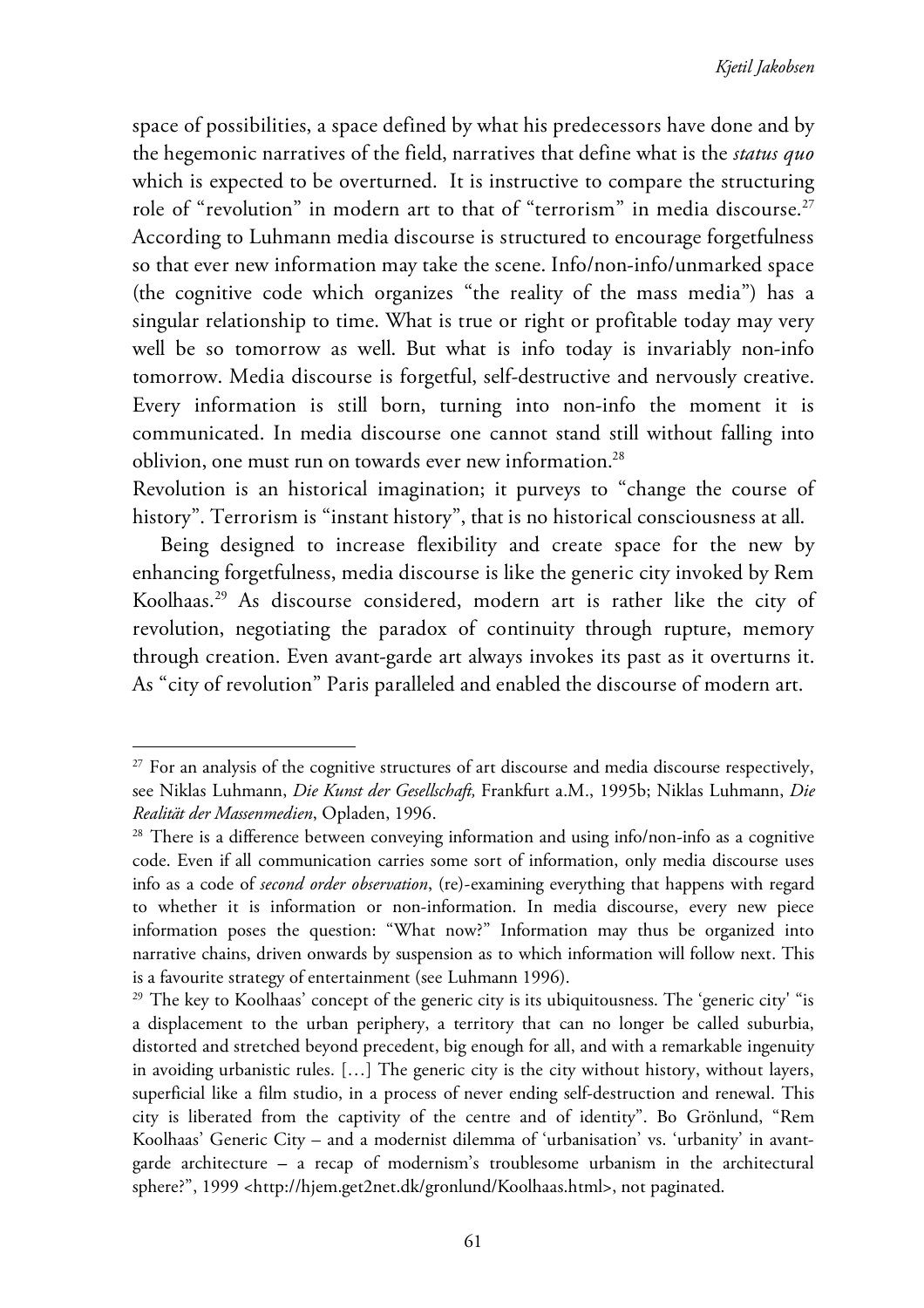### **Paris, love story of** *la capitale culturelle* **with** *le capital culturel*

Of all the recent works that raise the question of the relation between the mythology of Paris and the discourses of modern art, Pascale Casanova's *1999 book La République mondiale des lettres* is the most controversial and perhaps also the most original. She discusses modernism in terms of the centre-periphery structure of the global field of literature. The book originating as her doctoral thesis, supervised by Pierre Bourdieu, and draws much of its theoretical framework from the sociologist. Casanova has, however, clung to her identity as critic and scholar of literature. She sees the global field as a set of discursive power/knowledge practices in which literary works from around the world engage – in reviews, translation, prizes, and in the informal exchanges and valuations of cafés and salons. Literature is thus conceived of as a global system of differences. Scholars of art and literature habitually reproach Bourdieu and his students for a "sociological determinism" supposedly inapt to grasp the uniqueness and autonomy of the work of art. A friendly reading will however distinguish a determinist reading of the social field from a more idiographic and interpretive approach to individual trajectories. The analysis of the social field is deterministic. A power of numbers or statistical determinism is thought to e at work on the macro-social level. Yet, Bourdieu often cites Spinoza's idea that freedom is to know what determines you. Conversely an artist is never more unfree than when he claims to be free of all social determinations. In short the Bourdieu/Casanova (B/C) approach opens to the reflexivity of the creative artist studied. Casanova focuses on the émigrés modernists, writers like Joyce, Beckett, Ibsen, Strindberg, Cioran, Fuentes, Kundera, Rushdie and Naipaul whose effort is stretched out between the peripheries in which they originated and the cultural metropolitans which consecrated their work. The emigrant writer is in a difficult if not impossible position, his work being measured by the incompatible aesthetics of the meridian and those of his native periphery. In order for his experimental work to be understood it must be translated and made available at the meridian. But in order to be translated at all he must usually gain recognition in a peripheral culture which does not value artistic experiment. But if the emigrant does surmount the odds, he is better placed than the *héritiers* of meridian literature when it comes to achieving a degree of reflexive autonomy relative to the art institution. This is because the emigrant knows both the structuring poles of the institution of literature. The artists of the periphery are locked up in their provincialism, while the "autonomy" of the metropolitans easily degrades in a paradoxical kind of provincialism. Only the emigrant knows the nature of art and literature in the global age.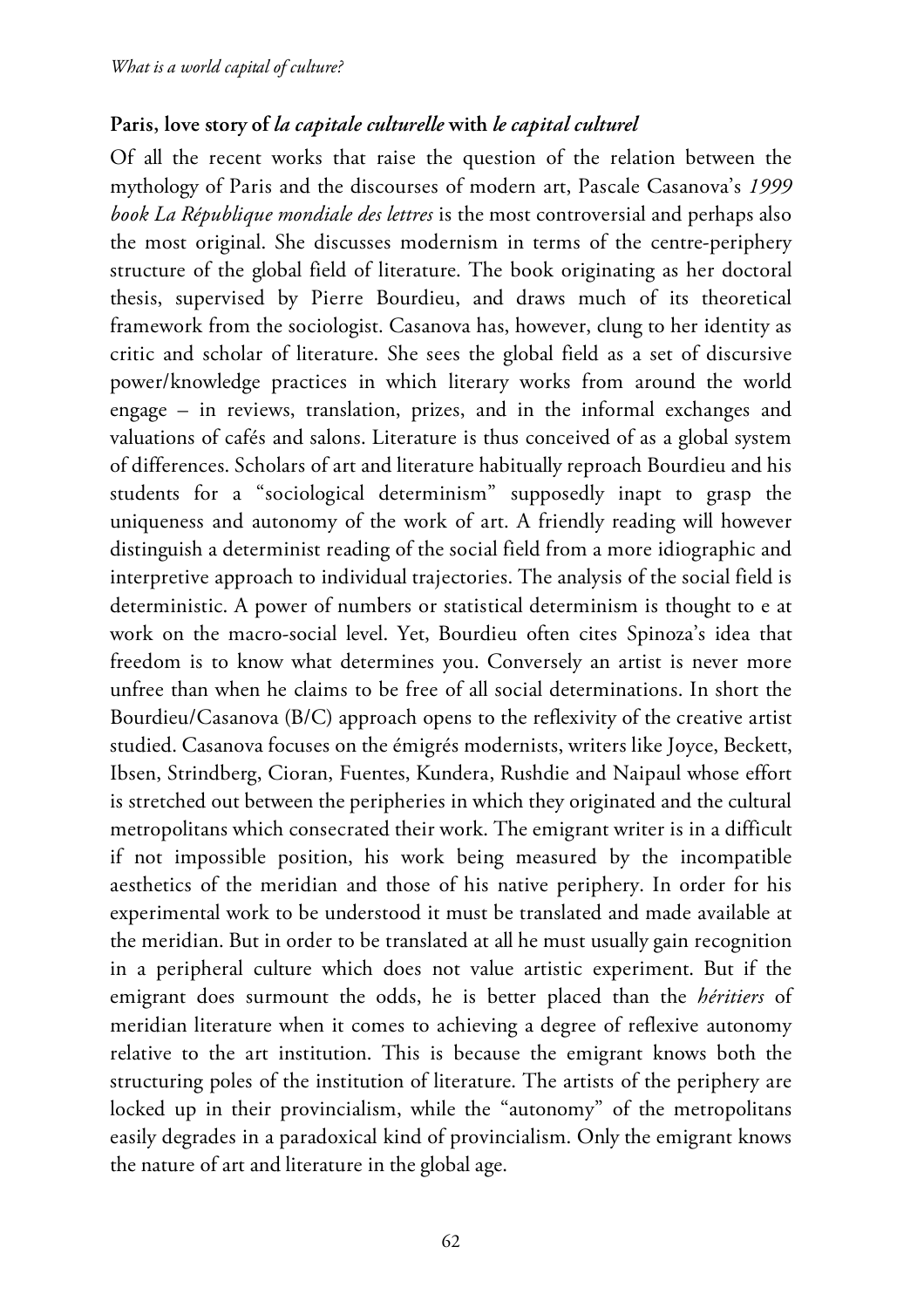According to the B/C approach, the truth of an author resides in his positioning in the global institution of literature. His positioning is his heteronomy. Why then does he engage in reflective autonomy? The reason is that literature is an institution for enhancing autonomy. It defines itself in direct opposition to the field of power as represented by the apparatus of the nation state, the mass media and the field of money (capitalism). Within literature the highest value is put on literary activity that is perceived to be autonomous of the political and commercial imperatives that are valid in society at large. The field of literature is indeed organized by the opposition between autonomy and heteronomy. In modern society, art – literature included – is an institution of liberty, yes it is in a paradoxical sense *the* institution of liberty. A modern society without autonomous art would be totalitarian. In literary life all secondary distinctions (those of class cultural capital included, and of nationality, race, gender, colonialism etc) blend into this primary distinction. Autonomy/heteronomy is furthermore a geographical axis, centred on what Casanova calls the (Greenwich) meridian, that is the great literary metropolises like Paris and London and the literary world languages with symbolic capital accumulated through the centuries (English, French, German).

At the pole of heteronomy, on the other hand, one finds rural and social peripheries, small languages and "minor" literatures with little or no accumulated capital.

Autonomy/heteronomy is also a temporal axis. The power to define modernity is located at the meridian. Thus a continuous stream of "innovation" goes from here and out to the smaller literatures and literary centres of the peripheries, not because the metropolitan artists are necessarily more creative, but because the metropolis is the centre of translation and consecration. The closer to the centre, that is the more accumulated symbolic capital there is in a text, the greater its literacy, the more modern and autonomous will be its form of expression. In the periphery, literature is a heteronymous activity closely tied in with the problems of national identity and other ethico-political problems. The notion of autonomous literature is suspect or even unknown. The relation to the meridian is receptive and imitative, one is concerned with following suit, absorbing the aesthetic innovations taking place at the meridian, but in a way that indeed allows for a "national" canon of romantic poetry and realistic prose to continue. Each pole has a history. The *doxa* of the pole of autonomy stems mostly from French classicism, from the century of Racine and Descartes – *anciens* as well as *moderns –* but its character changes when no longer supported by a culture of the court, but by an autonomous system of art. One sets form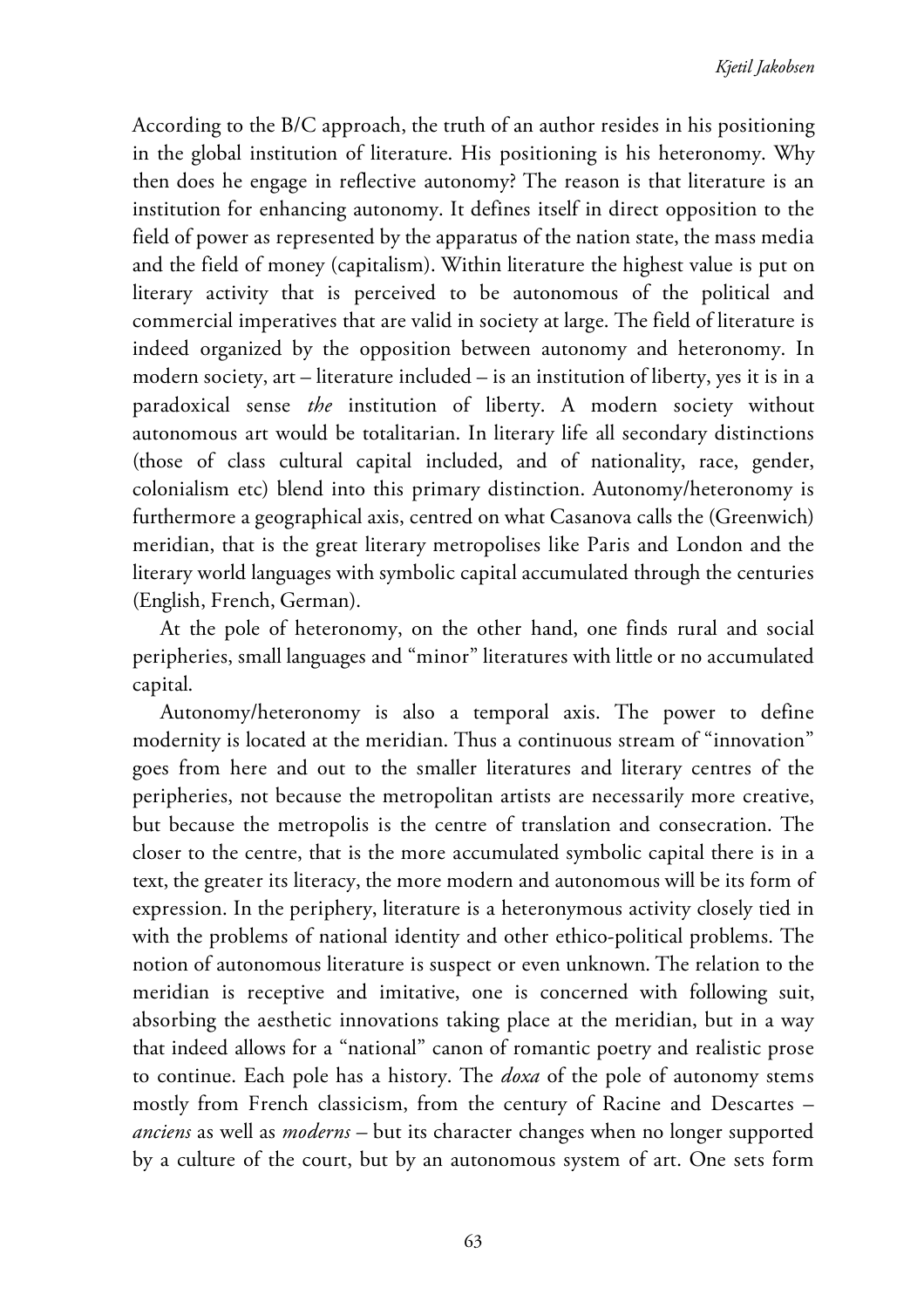above content, vision over hearing, the written word over the spoken, intellect over body. The counter-language of heteronomy however disclaims the "artificial" and seeks "authentic" expression. The pole of heteronomy stems from late  $18<sup>th</sup>$  century romanticism. Thus the two poles are in place and it is from then on that literature can be seen as one global institution subdivided into national subfields and organized along an axis. Romanticism was indeed the first aesthetic movement to be directly concerned with the autonomy of art. Yet it provides the discourses of heteronomy which is the constitutive other of the centre.

The poles of autonomy and heteronomy thus form a geographico-temporal axis, stretching from the meridian of autonomy to the heteronomy of the periphery. It is also an axis of domination, often terribly unjust domination. Unjust that is even by literature's own standards of excellence. Writers who are "peripheral" in terms of nationality, language, education and gender, are almost mechanically put down at the meridian. The nature of a "national" literature is determined by its tempero-geographic positioning in the global whole, because this positioning determines the relations of power nationally between autonomous and heteronymous notions of literature. In the periphery, literature is a heteronymous activity closely tied in with the problems of national and regional identity and other ethico-political problems.

Casanova writes to provide writers of the periphery with an instrument of liberation from the domination of the metropolis by clarifying the "necessary and terrible" dilemma of these creators devoid of cultural capital and credit. Her heroes are the experimental writers from the periphery who surmount the symbolic violence of the metropolis in order to be consecrated and revolutionary innovators at the metropolis. Several critics have reproached Casanova (and Bourdieu) for assuming the validity of what she seeks to deconstruct. Casanova tacitly assumes that autonomous art is superior to heteronymous. With autonomous art she means the good, old Parisian conception of modern art and literature. Important literature claims its autonomy, purports a self-reflective critique of the institution and discourse of literature, sets form over content, tends toward abstraction, and seeks new and revolutionary uses of language. Casanova's notion of artistic autonomy is primarily negative, it is freedom *from* politics, moralism, meaning etc, rather than freedom *to.* The revolutionaries she praises are revolutionaries of form. The summit of aesthetic autonomy is said to be Beckett's "literature of the non-word". The B/C model works well for the avant-gardes of high modernism. It has less explanatory power in regard to those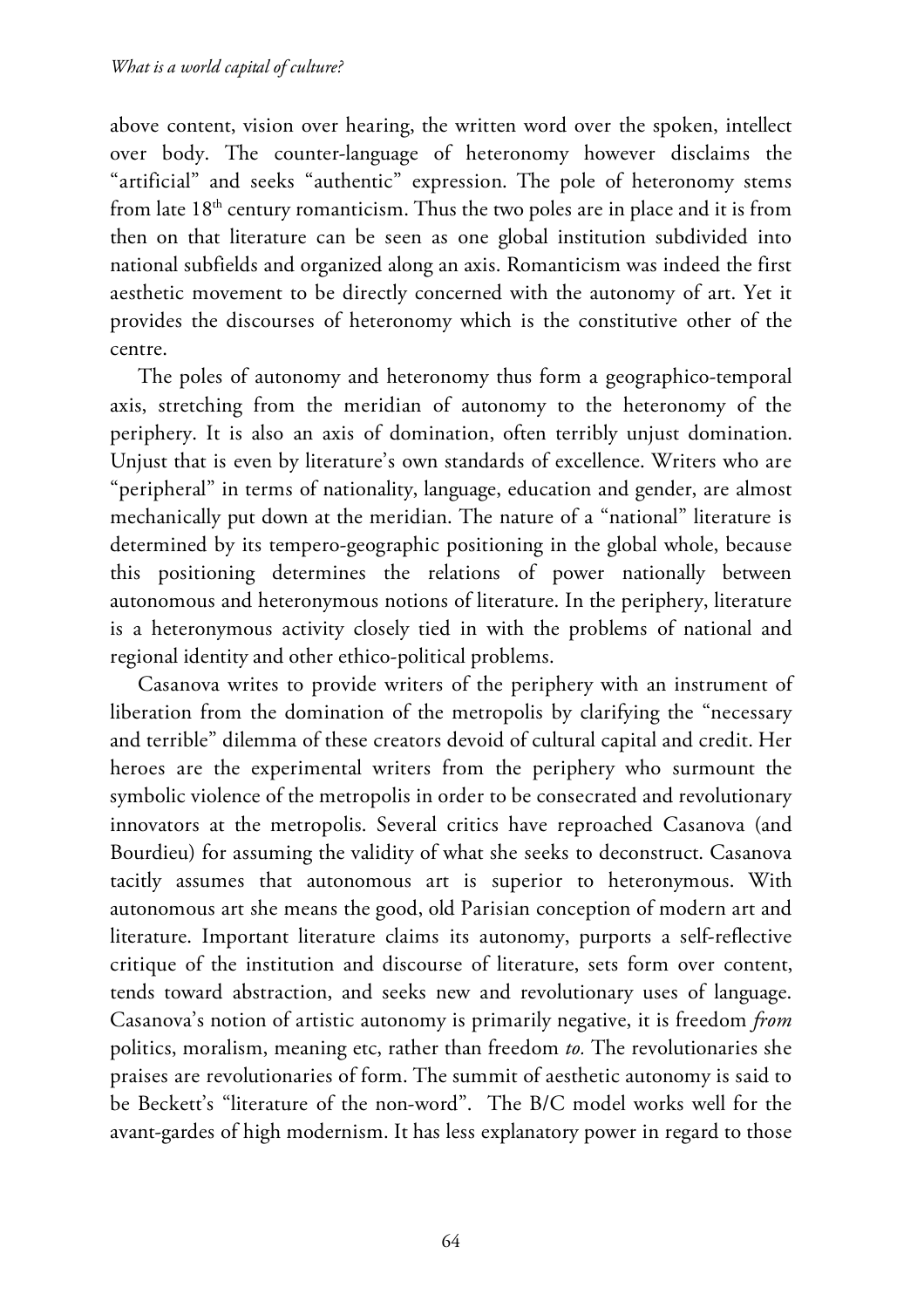avant-gardes before or since that were more political or that embraced the products of industry of the mass media.

One should add, however, that Casanova's stance is one of the third order observer. She observes the Parisian observers of literature, in order to explain how the Parisian conception of modern literature triumphed. There is no need in this approach to challenge the validity of the conception. One could in this see sign of a pragmatist and social constructivist approach. As long as the global field of literature buys into the Parisian conception of literature, it is, in a sense, valid, aesthetic taste being a matter of social construction or, if you like, of culture!

#### **General and specific capital**

Casanova does not propose a purely externalist view, reducing aesthetic stakes to questions of power and domination, pure and simple. The reason lies in her key distinction between general and specific cultural capital. General cultural capital is "valid" in society at large. It takes the form of educational diplomas, celebrity, upper class manners, etc. Specific cultural capital is specific to the cultural field in question. An avant-garde writer may have more literary capital than a celebrity writer, but the celebrity writer may be better endowed in terms of general cultural capital. In the case of literature, specific cultural capital amounts to literacy (*la littérarité*)*.* In Casanova this is accumulated capital that is specifically literary and thus trans-nationally convertible. By this is meant not only appreciation among colleagues, but the whole armory of stiles and skills that the field has accumulated. Literary capital could be canonized texts, literary techniques and forms, narrative approaches and formulas, the whole spectrum of aesthetic possibilities available to a writer at a certain time and place. Any artist is unavoidably situated in a national field and carries with him its positioning both in the national socio-political order and in the global aesthetic field. Every single writer carries with him the entire history of literature, the national as well as the global. The geography of the world field of literature is temporal. Art produces and reproduces itself through a continual exercise of symbolic violence against depraved peripheries. Literature produced at a great distance from aesthetic metropoles like New York, London and Paris and which is not written in a "language of culture", but in a language of little literacy, is accorded no credit and is almost mechanically overlooked or debased. The accumulated specific capital of Paris and of French literature provides Paris with a credit that enhances creativity. The provincial artist is expected to produce provincial art and if he does innovate, his work will probably not be consecrated. The Parisian artist is expected to innovate.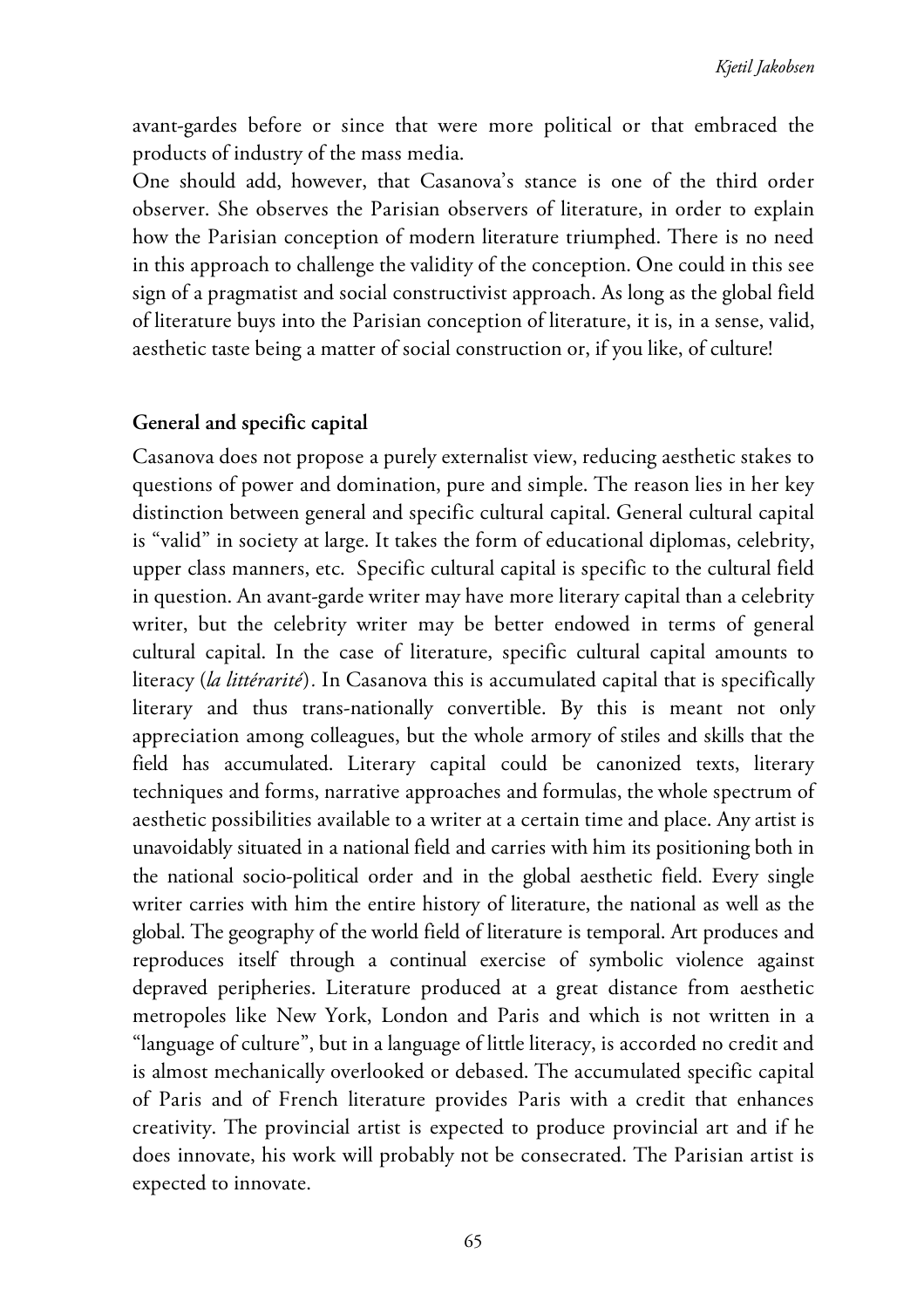Casanova argues that specific cultural capital is trans-national. This is partly due to the unequal distribution of literacy among languages. Key actors of the literary field read the major languages of the field in the original, even if they are not necessarily their mother tongues. Does one write "directly" in a "major literary language" or must one depend on translation? All factors being equal, the writings of a well educated, urban-cosmopolitan, white male writing in English or French will be considered to have higher literacy than that of someone lacking the signs of accumulated specific capital. Thus any "pure", "non-political" game of aesthetic evolution will tend to confirm the pretensions of the socio-politically dominant and disclaim those of the dominated. The game of literature is about access to the meridian, an access which one can – says the paradox – only win by already having access. One will enjoy more artistic credit the more specifically artistic is one's poetic capital and the closer to literary modernity one may come. The literacy of the language is not equal to its economic or political importance. The time of literature is slower than that of politics or business. Latin remained a key language of culture a thousand years after it had lost its political and economic meaning. The B/C model predicts that avant-garde art is transnational art that translates well. This may seem counterintuitive. In the case of a small provincial country like Norway it, often seems as if "identity art" translates better than avant-garde art. Casanova could answer that this is because the global institution also offers dissemination to the provincial, but on the condition that he accepts a dominated position as carrier of regional, ethnic or national identity rather than as someone who buys into the universal.

General cultural capital is usually discussed in terms of the intentionality of the human body, the habitus. It is reflected in the capacity of an habitus to dominate its surroundings. The literacy of Paris has a kind of concrete physical existence. The intellectuals, critics, writers, publishing houses, cafés and salon of Paris do exist. But the literacy of Paris is primarily a textual quality, it is inherent in literary texts that are written in Paris or about Paris. In a Deleuzian terminology which Casanova does not use, one could say that the literacy of Paris is a de- and re-territorialized one. Casanova returns instead to Roger Callois' 1938 text on the mythology of Paris. She follows Callois in seeing the mythology of Paris as produced by Parisian literature and in turn enhancing the prestige of that literature. The specific literary capital of Paris is however intimately connected with a kind disembodied general cultural capital, which we have called the mythology of Paris. In fact literature is only one discourse of mass mediation among many others in modernity. We have seen in this essay how the mythology of Paris had many sources besides literature. It is also far richer than one would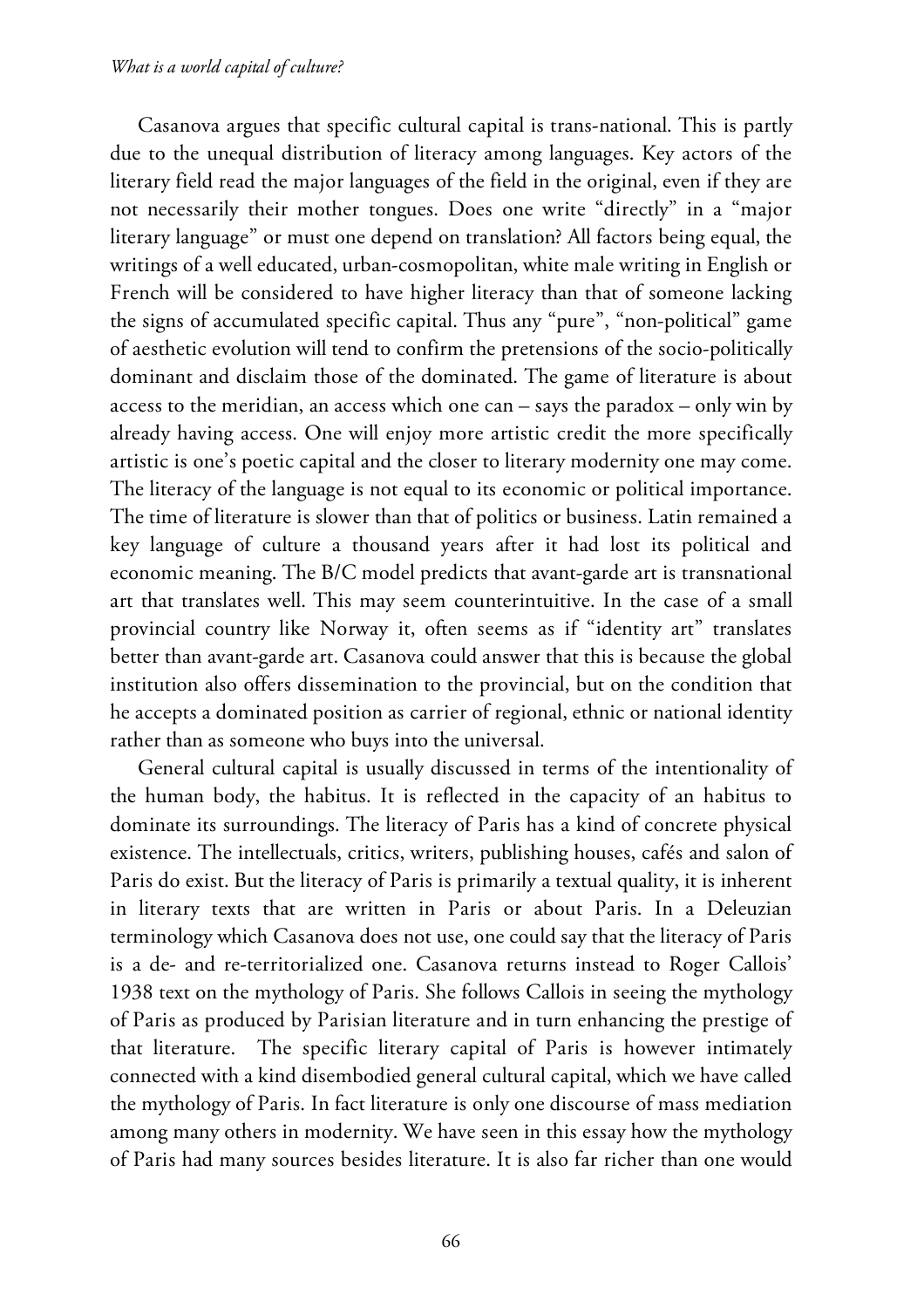assume if literature was the prime source. This touches a general problem in Casanova's mode of analysis. She counterposes literature and reality, formalism and realism, identifying formalism with autonomy. If modernity is, however, conceived of as a state of ubiquitous media, than the whole Parisian model of contemporary art should be reframed. We are no longer talking of a relationship between art and "reality". One should explore how art, considered as a discourse of mass mediation, nourishes itself within an already mass mediated environment. $30$ 

The great strength of the B/C model is its simplicity. Time and space are conflated into a uni-dimensional model of the global space of creativity. The model becomes, however, rather static. The provincials are trapped in heteronomy, the metropolitans in an autonomy of which they hardly understand the nature. The model does, however, undeniably throw a light the creative trajectories on émigré writers from Ibsen and Strindberg to Rushdie and Naipaul. Having read Casanova one understands better the dilemmas they faced and the nature of their artistic innovation. There is a paradox involved in this. The Bourdieu approach to the study of literature began as an attempt to expose the phantasmagoria of "the creator" genius". And yet it becomes in the end a sociology of the *auteur*! Bourdieu's key texts on art and literature deal with the great innovators of the first Parisian avant-garde; Manet, Baudelaire and Flaubert.<sup>31</sup> Casanova traces the reflexive autonomy of the émigrés modernists.

#### **Ubiquitous media, bare life**

 $\overline{a}$ 

From the time of the philosophers Paris concentrated a vast amount of cultural capital. The 19<sup>th</sup> century became the century of literature, and French was the hegemonic language of that discourse. Paris invented photography and modern painting, and Parisian painting, cartoon, design, typography and photography dominated the printed image. In the age of extended reproduction, the images of

<sup>&</sup>lt;sup>30</sup> Theorists like Kittler and Luhmann assume that art *began* in the 18<sup>th</sup> and 19<sup>th</sup> century as a discourse of mass mediation (Luhmann 1995b). The function of "the original" and the whole the cult of the authentic was precisely to stimulate mass mediation (of the original!). Benjamin was thus wrong to assume that  $20<sup>th</sup>$  century techniques of mass mediation posed a threat to the "auratic" quality of the work of art. The opposition between "art" and "popular culture" is not one between authenticity and reproduction but between two different discourses of mass mediation.

<sup>31</sup> Pierre Bourdieu, "L'institutionnalisation de l'anomie", *Cahiers du Musée national d'art moderne*, no. 19–20*,* 1987; Pierre Bourdieu, *Les règles de l'art. Genèse et structure du champ littéraire,* Paris, 1992.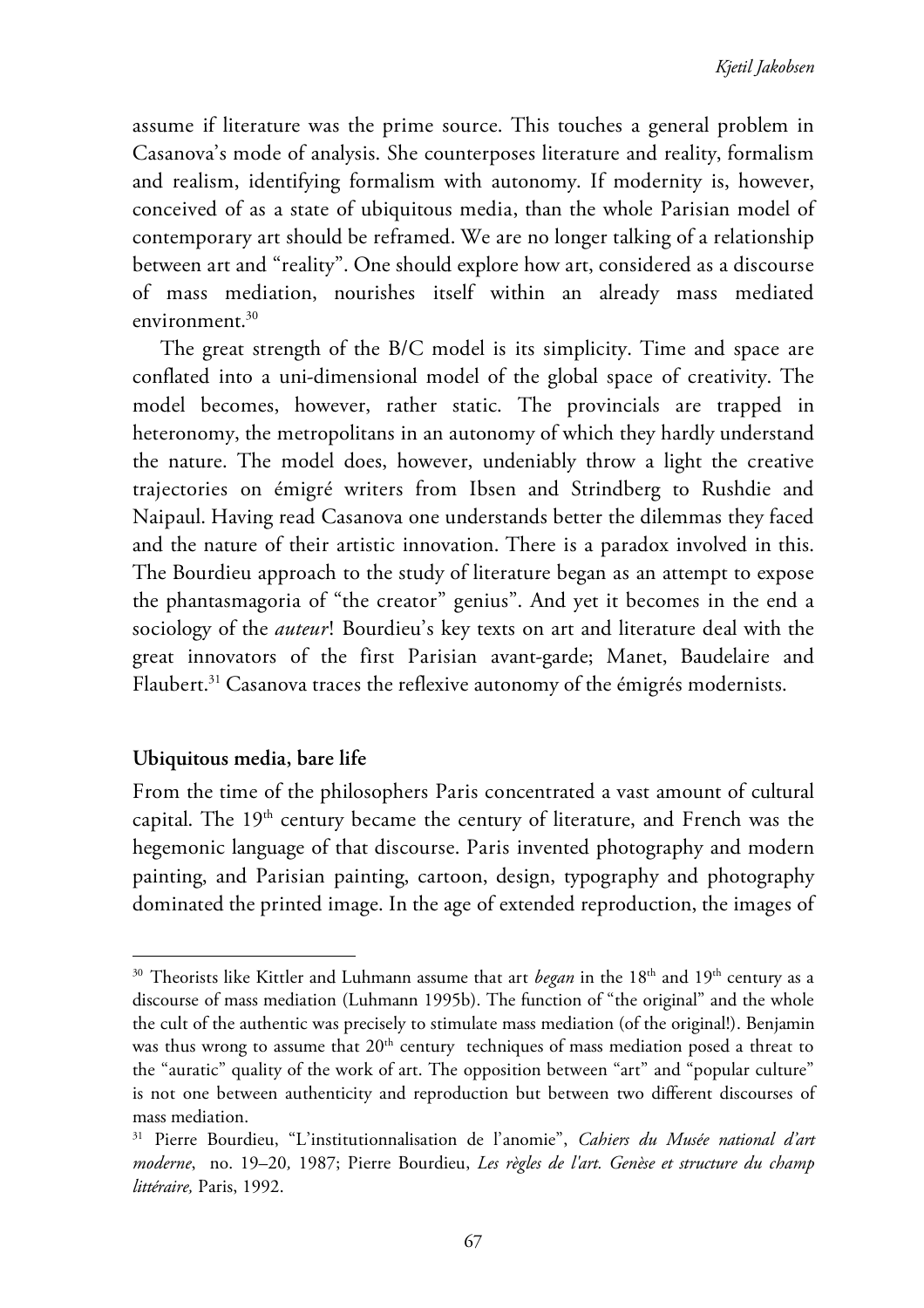produced the Parisian avant-garde circulated world wide, as did those of her entertainment industry. As international travel became feasible for the middle classes, the international exposition became a prime media for the selfcelebration of Paris. 5 million people visited the first Parisian exposition of 1855, the figure rose steadily till 1900 when nearly 51 million passed the turnstile. Then decline set in. 1937 was the last of the Parisian universal expositions. It lost a shocking amount of money and was widely considered a failure. Today the 1937 exposition is remembered for having given the twentieth century its best known work of art. Parisian based avant-gardists like Joan Miro, Luis Bunuel and Pablo Picasso contributed anti-fascist works to the Spanish pavilion. Picasso's giant mural *Guernica* was the pride of pavilion.

I have commented, very briefly alas on Lemonnier's famous representation of the 18<sup>th</sup> century enlightenment and on Delacroix's iconographic representation of the romantic, revolutionary consciousness of the  $19<sup>th</sup>$  century. Let me end by a note on the avant-garde work that has become the icon of  $20<sup>th</sup>$  century terror and totalitarian (the 21<sup>st</sup> has not started off much better, unfortunately).



Illustration 4: Pablo Picasso, *Guernica* 1937, detail.

Picasso is a revolutionary rather than a terrorist. The agonized horse in the centre of the painting respectfully quotes Leonardo da Vinci's lost masterpiece The battle of Anghiari, known through sketches and copies (notice the mule of the horse top centre, to right of the central character in Leonardo's painting).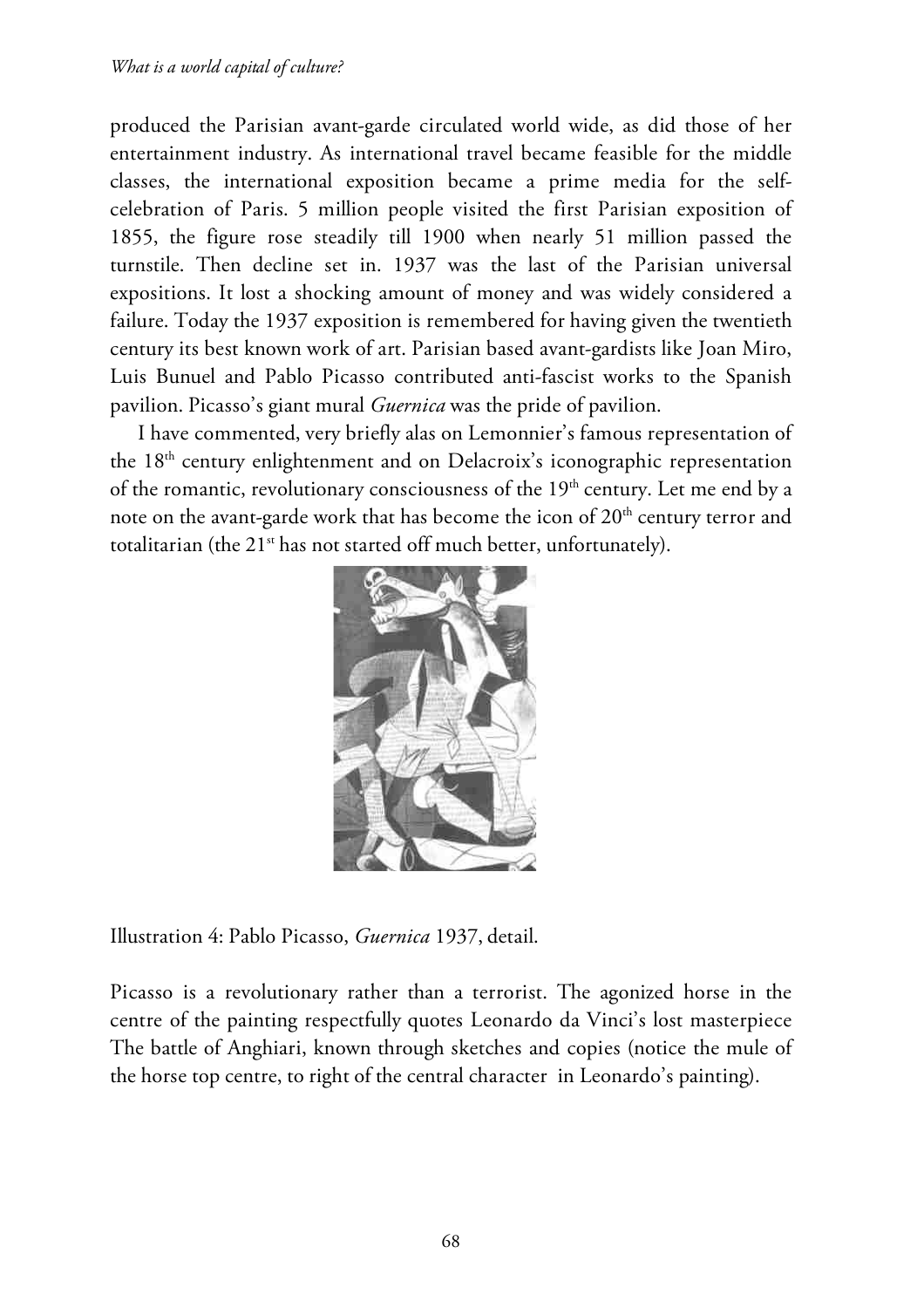

Illustration 5: Copy of Leonardo da Vinci's The battle of Anghiari. 16th century, unknown artist. $32$ 

By centring his rendering of the horrors of war on animal rather than human sufferance, Picasso, like Leonardo before him, paradoxically, points towards *bare life*, the animal or idiot in man. Bare life is that part of our existence from which no measure of security will ever protect us. But in Picasso's version the body of the horse has been constructed with short, sharp and symmetrically arranged brushstrokes that look like newspaper typography. The austere black, white and grey of the painting is also a reference to the press, that is to the  $20<sup>th</sup>$  century artist's channel of information. The Parisian based artist depicts unspeakable horror in his homeland and yet it is known to him only through the notoriously unreliable source of media discourse. Guernica speaks to us of the dilemmas of bio-power. Where is bare life in a world of ubiquitous media?

#### **Conclusion**

 $\overline{a}$ 

The modalities of "Paris capital of the world" were the printed word, the printed image and the fair or exposition. As capital of "the republic of letters", Paris dominated the printed word from the mid  $18<sup>th</sup>$  century. In the  $19<sup>th</sup>$  century she won a similar hegemony in the world of printed images and in that of the universal expositions. In the twentieth century new modalities emerged: film, radio, gramophone, television and finally the digital media. Paris was never able

<sup>&</sup>lt;sup>32</sup> Notice the mule of the horse top center, between the crossing sables.